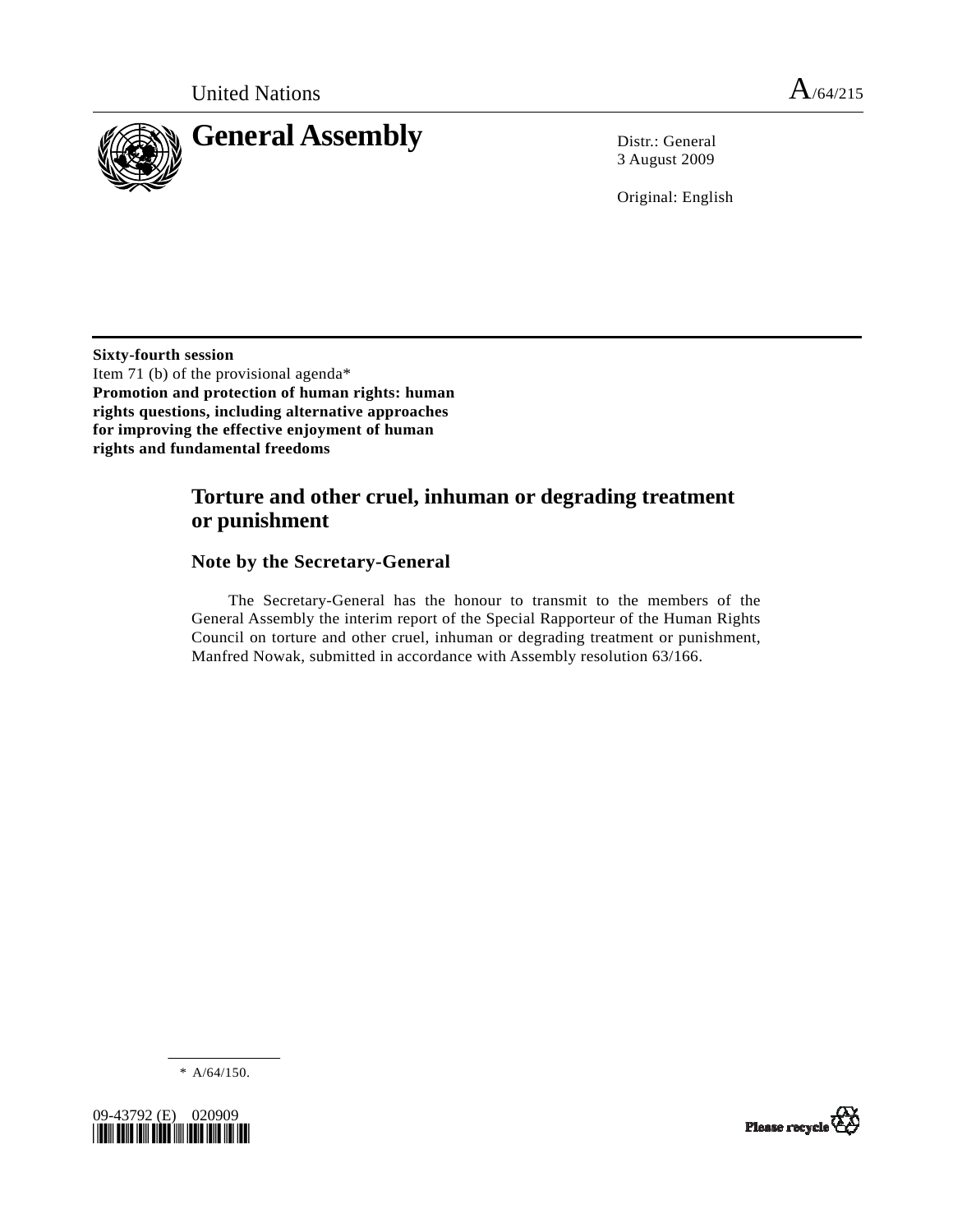# **Interim report of the Special Rapporteur on torture and other cruel, inhuman or degrading treatment or punishment**

### *Summary*

 In the present report, submitted pursuant to General Assembly resolution 63/166, the Special Rapporteur addresses issues of special concern to him, in particular overall trends and developments with respect to questions falling within his mandate.

 The Special Rapporteur draws the attention of the General Assembly to his assessment that conditions of detention in most parts of the world do not respect the dignity of detainees and therefore fail to live up to international standards. He distinguishes among three categories of human rights of detainees, namely certain rights, which detainees have forfeited as a result of their lawful deprivation of liberty; relative rights, which may be restricted for justified reasons; and absolute rights, which detainees enjoy in full equality with other human beings.

 In section IV, the Special Rapporteur shares some observations regarding children in detention. He expresses his concern that too many children are still deprived of their liberty, in spite of the existence of clear norms at the international level. He recalls that, if the detention of children is indispensable, conditions must adequately address their particular needs, including education, recreation and vocational training.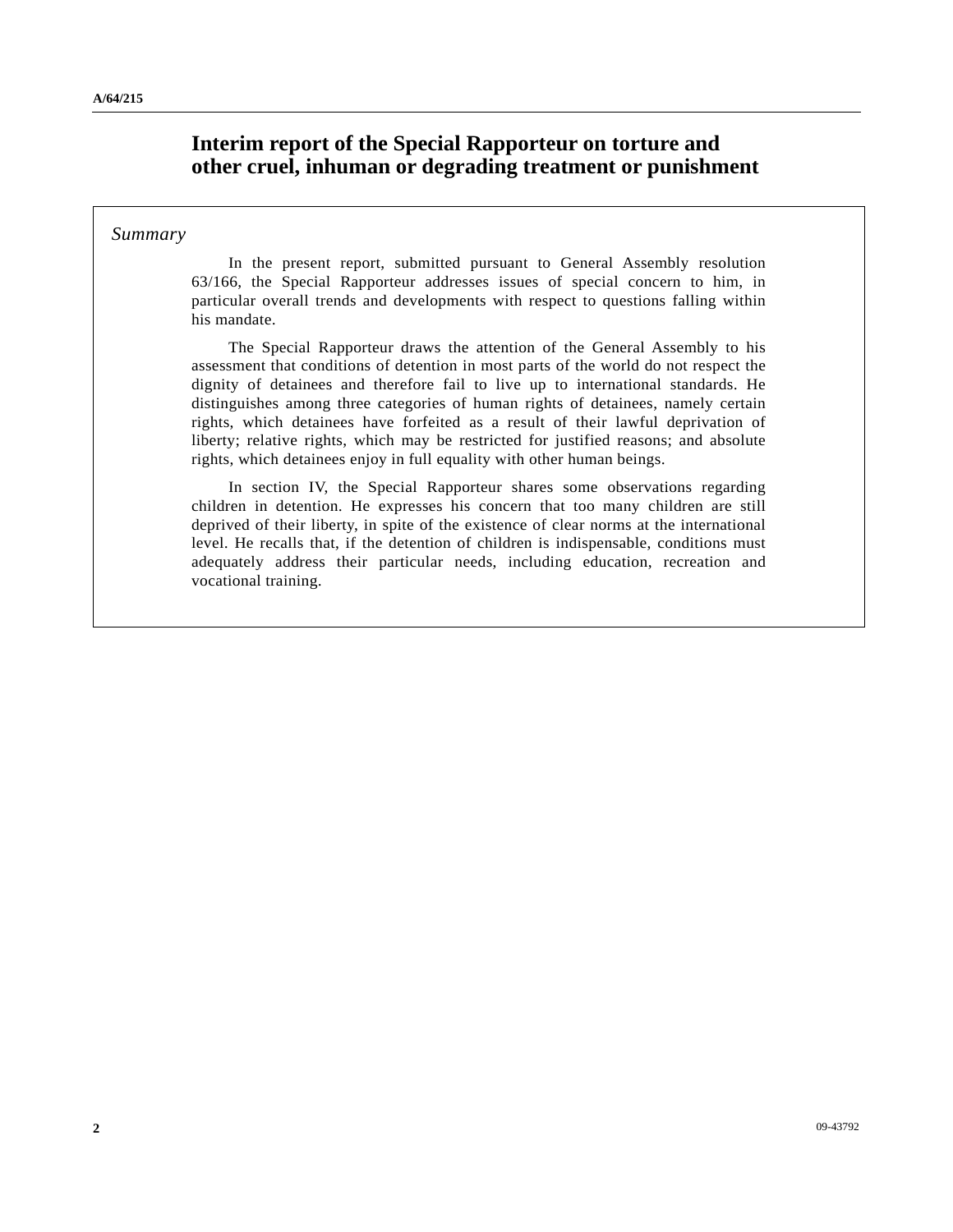# Contents

|      |           |                                                                     | Page           |
|------|-----------|---------------------------------------------------------------------|----------------|
| Ι.   |           |                                                                     | $\overline{4}$ |
| H.   |           |                                                                     | $\overline{4}$ |
|      | A.        |                                                                     | $\overline{4}$ |
|      | <b>B.</b> |                                                                     | 5              |
|      | C.        |                                                                     | 6              |
|      | D.        | Highlights of key presentations, consultations and training courses | 7              |
| III. |           |                                                                     | 8              |
|      | A.        |                                                                     | 8              |
|      | <b>B.</b> |                                                                     | 12             |
|      |           |                                                                     | 14             |
| IV.  |           |                                                                     | 18             |
|      | A.        |                                                                     | 18             |
|      | Β.        |                                                                     | 19             |
|      | C.        |                                                                     | 20             |
|      | D.        |                                                                     | 20             |
| V.   |           |                                                                     | 23             |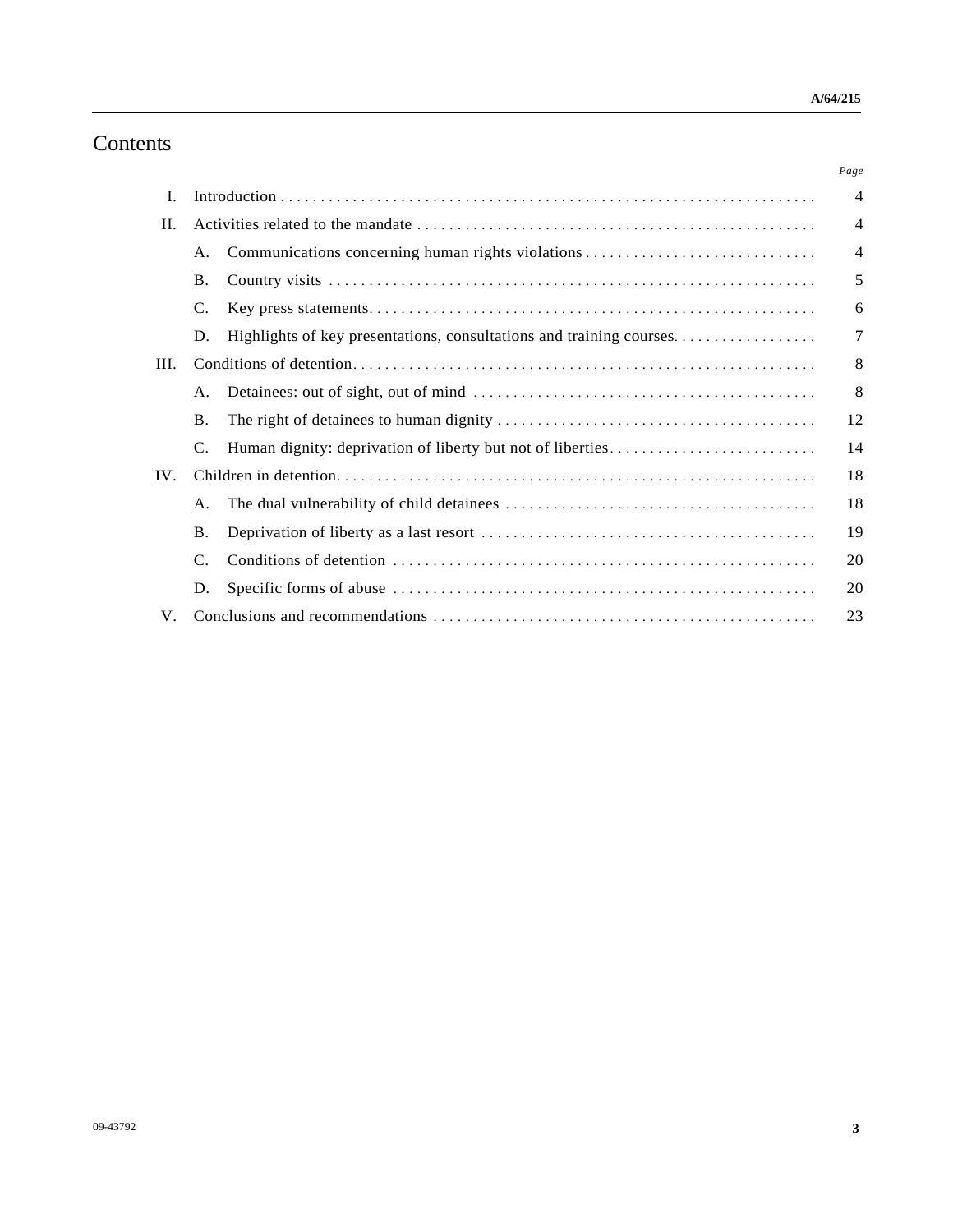## **I. Introduction**

1. The present report is the eleventh submitted to the General Assembly by the Special Rapporteur on torture and other cruel, inhuman or degrading treatment or punishment. It is submitted pursuant to General Assembly resolution 63/166 (para. 38) and is the fifth report submitted by the present mandate holder. The report includes issues of special concern, in particular overall trends and developments with respect to issues falling within his mandate.

2. The Special Rapporteur draws attention to document A/HRC/10/44 and Corr.1, his main report to the Human Rights Council, in which he analysed the question of the death penalty in light of the prohibition of cruel, inhuman and degrading punishment. The Special Rapporteur found the distinction between corporal and capital punishment increasingly challenged by the dynamic method of interpretation of the right to personal integrity and human dignity and the universal trend towards the abolition of capital punishment, and called for a further study on the subject. He also examined a number of areas where torture and ill-treatment might occur as a direct or indirect result of current approaches to drug control policies, including the impact of those policies on access to palliative care and pain relief.

3. Document A/HRC/10/44/Add.4 and Corr.1 covered the period from 16 December 2007 to 14 December 2008 and contained allegations of individual cases of torture or general references to the phenomenon of torture, urgent appeals on behalf of individuals who might be at risk of torture or other forms of ill-treatment and responses by Governments. The Special Rapporteur continues to observe that a large number of communications are not responded to by Governments.

4. Document A/HRC/10/44/Add.5 contains a summary of the information provided by Governments and non-governmental organizations on the implementation of the recommendations of the Special Rapporteur following his country visits. Document A/HRC/10/44/Add.1 is a preliminary note on the mission to Equatorial Guinea, and documents A/HRC/10/44/Add.2 and 3 are reports of country visits to Denmark and the Republic of Moldova, respectively.

# **II. Activities related to the mandate**

5. The Special Rapporteur draws the attention of the General Assembly to the activities he carried out pursuant to his mandate since the submission of his report to the Human Rights Council.

## **A. Communications concerning human rights violations**

6. During the period from 17 December 2008 to 31 July 2009, the Special Rapporteur sent 28 letters of allegations of torture to 20 Governments, and 99 urgent appeals on behalf of persons who might be at risk of torture or other forms of ill-treatment to 46 Governments. In the same period, 83 responses were received.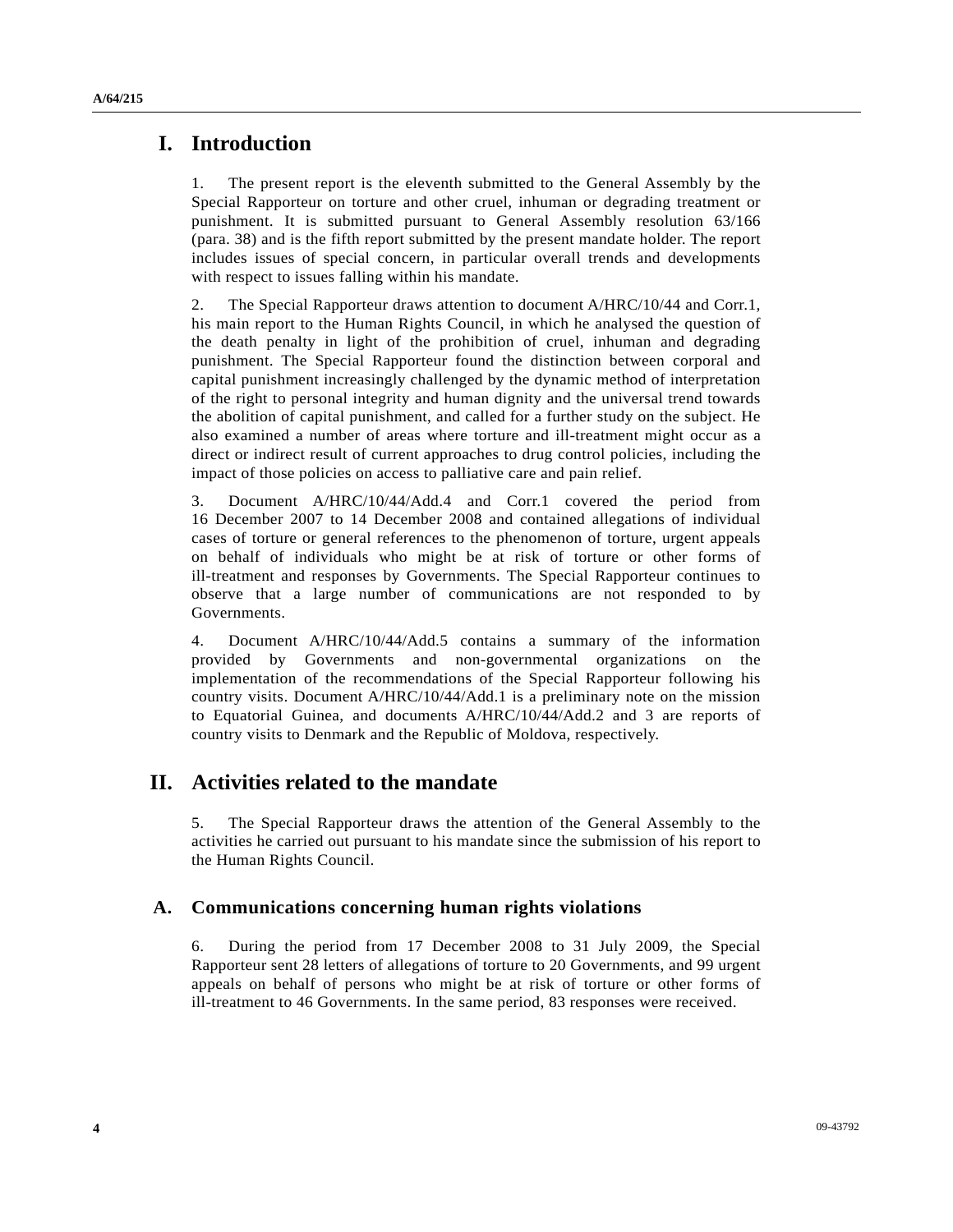### **B. Country visits**

7. With respect to fact-finding missions, the Special Rapporteur undertook visits to Uruguay and Kazakhstan. He also received an invitation from the Government of Cuba to visit the country in 2009 and hopes that this mission will take place in November. He is waiting for the confirmation of dates to visit Zimbabwe in October. He also hopes that dates for the visit to the Russian Federation, originally postponed in October 2006, will be forthcoming.

8. The Special Rapporteur visited Uruguay from 21 to 27 March 2009. At the conclusion of the visit, he expressed his appreciation to the Government for the full cooperation extended to him. Although he received few allegations of torture, he received numerous credible allegations of ill-treatment and excessive use of force in prisons, police stations and juvenile detention centres. However, he was encouraged by the fact that police custody was safeguarded by habeas corpus and that people were brought before a judge within a maximum of 48 hours. With regard to prison conditions, the Special Rapporteur found some sections inhuman and degrading, with conditions that included severe overcrowding and a lack of water, sanitation and access to medical treatment. Many, if not all, of the problems faced by the penitentiary system and the juvenile justice system were a direct result of the lack of a comprehensive criminal or penitentiary policy. As such, the Special Rapporteur recommended to the Government that it undertake a fundamental reform of the criminal justice and penitentiary systems aimed at the prevention of crime and the resocialization of offenders, moving away from a punitive penal and penitentiary system directed at locking up people to one that aimed to reintegrate prisoners into society. He encouraged the Government to put into practice the national plan to fight domestic violence, and to criminalize torture, in full accordance with the definition contained in the Convention against Torture and Other Cruel, Inhuman or Degrading Treatment or Punishment.

9. The Special Rapporteur also undertook a visit to Kazakhstan from 4 to 11 May 2009. At the conclusion of his mission to that country, he thanked the Government for its invitation and cooperation. He also complimented the Government for its efforts to improve the conditions in places of detention, while taking note of the challenges that territory-wide monitoring is presenting in the country. He noted, however, that the detention facilities were prepared before his inspection, something that contradicted the idea of unannounced visits and independent fact-finding. He further added that rehabilitation and reintegration were not achieved through the current penitentiary system. Regarding the use of torture and ill-treatment, the Special Rapporteur expressed concern over numerous credible allegations that led him to conclude that those practices went beyond isolated cases. With regard to protection mechanisms, the legal framework was in line with international norms. However, many safeguards were not effective in practice; notably, there were no meaningful complaint mechanisms, as illustrated by the fact that there had been no allegations of torture against police officials in the past five years. Also, there was no independent body mandated to investigate those allegations. Finally, he noted that violence against women was a widespread phenomenon and that the State had not taken the appropriate measures to protect the victims.

10. The Special Rapporteur would like to recall requests for invitations sent to the following States: Algeria (request first made in 1997); Afghanistan (2005); Belarus (2005); Bolivia (Plurinational State of) (2005); Côte d'Ivoire (2005); Egypt (1996);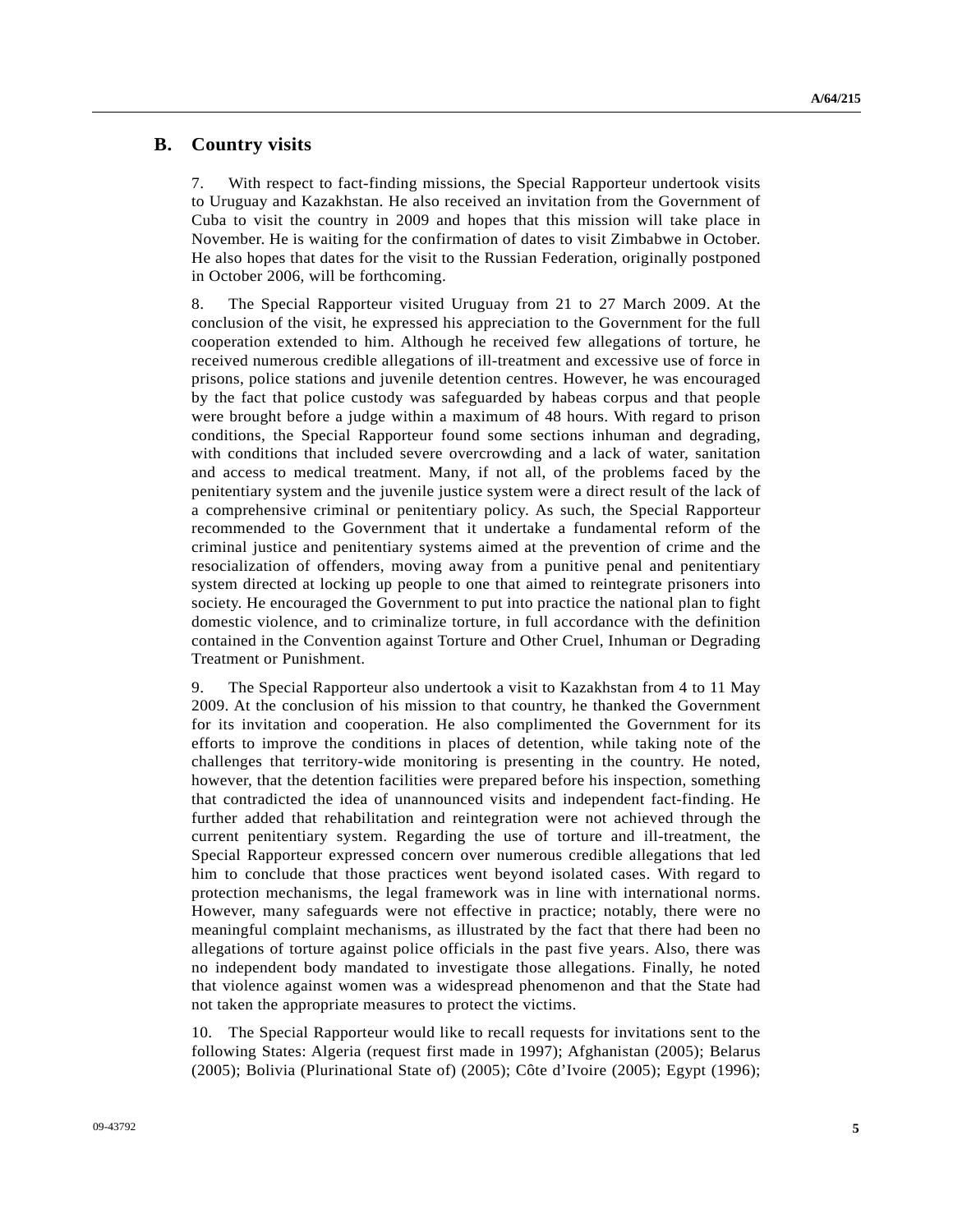Eritrea (2005); Ethiopia (2005); Fiji (2006); Gambia (2006); India (1993); Iran (Islamic Republic of) (2005); Israel (2002); Jamaica (2008); Liberia (2006); Libyan Arab Jamahiriya (2005); Papua New Guinea (2006); Russian Federation with respect to the Republic of Chechnya (2000); Saudi Arabia (2005); Syrian Arab Republic (2005); Tunisia (1998); Turkmenistan (2003); United States of America (2004); Uzbekistan (2006); and Yemen (2005). The Special Rapporteur regrets that some of these requests are long-standing.

### **C. Key press statements**

11. On 22 December 2008, the Special Rapporteur issued a joint statement with other mandate holders, welcoming the announcement by President-elect of the United States Barack Obama to close the Guantánamo Bay detention facilities and to strengthen the fight against torture.

12. On 23 January 2009, the Special Rapporteur issued a statement with another mandate holder applauding the executive order setting a timeline for the closure of the Guantánamo Bay detention centre and offered to help resolve the outstanding issues related to that closure.

13. On 9 February, jointly with other special procedures mandate holders, the Special Rapporteur issued a statement expressing their deep concern at the deteriorating human rights situation in Sri Lanka, particularly the shrinking space for critical voices and the fear of reprisals against victims and witnesses that had led to unabated impunity for human rights violations.

14. On 17 April 2009, the Special Rapporteur issued a joint statement with other mandate holders condemning the execution of nine men following an unfair trial in the Sudan.

15. On 18 June 2009, jointly with other mandate holders, the Special Rapporteur issued a statement expressing grave concerns at excessive police force, arbitrary arrests and killings in the Islamic Republic of Iran.

16. On 25 June, on the occasion of the United Nations International Day in Support of Victims of Torture, the Committee against Torture, its Subcommittee on Prevention, the Committee on the Rights of Persons with Disabilities, the Board of Trustees of the United Nations Voluntary Fund for Victims of Torture and the Special Rapporteur issued a statement that called for ensuring that all persons with disabilities had the right to enjoy all human rights and were fully protected from torture and cruel, inhuman and degrading treatment and punishment.

17. On 7 July 2009, the Special Rapporteur issued a joint statement with other mandate holders expressing grave concern about reports of killings, ongoing arrests, the use of excessive police force and the ill-treatment of detainees in the Islamic Republic of Iran.

18. On 21 July 2009, jointly with other mandate holders, the Special Rapporteur issued a statement reiterating the request to the authorities of the Russian Federation to extend an invitation to visit the country.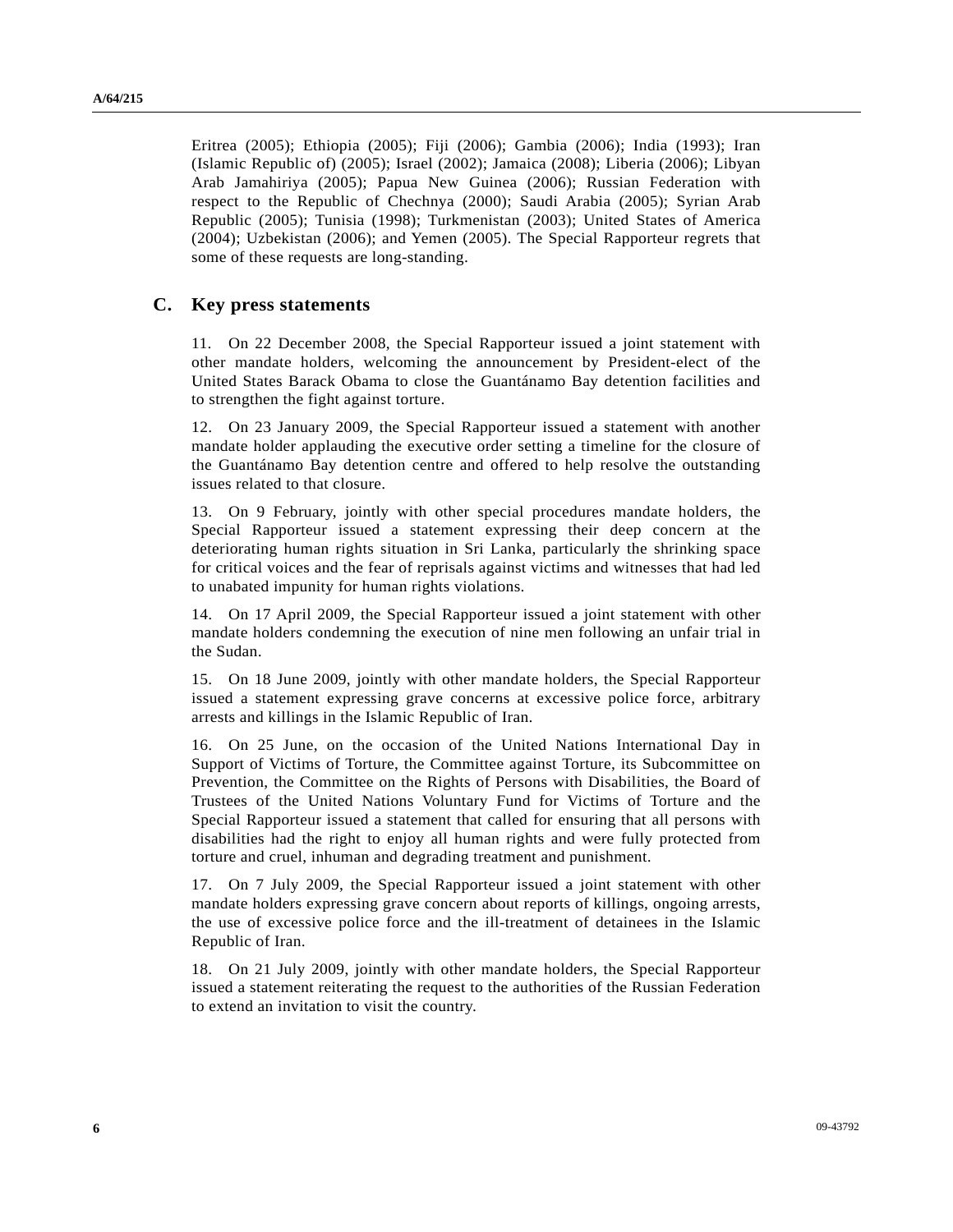### **D. Highlights of key presentations, consultations and training courses**

#### **Strengthening partnerships to improve follow-up**

19. On 24 April, the Special Rapporteur delivered a statement at the eighteenth session of the Commission on Crime Prevention and Criminal Justice, at the Vienna International Centre, and gave a press conference to draw attention to the need for closer cooperation between the human rights mechanisms and the United Nations Office on Drugs and Crime.

20. On 22 June, the Special Rapporteur met in Geneva with the members of the Subcommittee on Prevention of Torture to discuss how the two mechanisms could reinforce each other.

21. On 25 June, the Special Rapporteur held a joint meeting with various representatives of the European Commission and its Directorate-General for External Relations in Brussels to discuss possible follow-up actions to his recommendations.

#### **Awareness-raising activities in relation to the mandate**

22. On 29 January, the Special Rapporteur participated in a panel discussion on "female genital mutilation: human rights violation or cultural tradition?", which was organized by the Renner Institute and Stop FGM in Vienna.

23. On 17 February, the Special Rapporteur delivered a public lecture on "The prevention of torture in the world" at the Institut des hautes études européennes at the University of Strasbourg in France.

24. During the ninth informal Asia-Europe Meeting seminar on human rights, held in Strasbourg, France, from 18 to 20 February, the Special Rapporteur delivered a presentation on "Human rights in criminal justice systems".

25. On 23 February, the Special Rapporteur participated in a panel regarding "Are adequate legal frameworks in place at the domestic level?: the protection provided by international law" at the International Conference on the Prevention of Torture and other Ill-Treatment, organized by the American University Washington College of Law and the Association for the Prevention of Torture, in Washington, D.C.

26. The Special Rapporteur also delivered a presentation on "A human rightsbased approach to drug policy: a topic for the United Nations?" at the twentieth annual conference of the International Harm Reduction Association, held in Bangkok from 20 to 23 April.

27. On 24 April, the Special Rapporteur participated in a panel discussion on the occasion of the presentation of the "Guidelines for chaplain/prison pastoral care agents to prevent and combat torture and other cruel, inhuman and degrading treatment", organized by the International Commission for Catholic Prison Pastoral Care, in Vienna.

28. On 22 May, the Special Rapporteur participated in a round table with a former Guantánamo detainee at the Centre for Post-Graduate Studies in Sarajevo.

29. On 28 May, the Special Rapporteur delivered a presentation on "Investigating torture: cooperation between the Special Rapporteur on torture and forensic experts"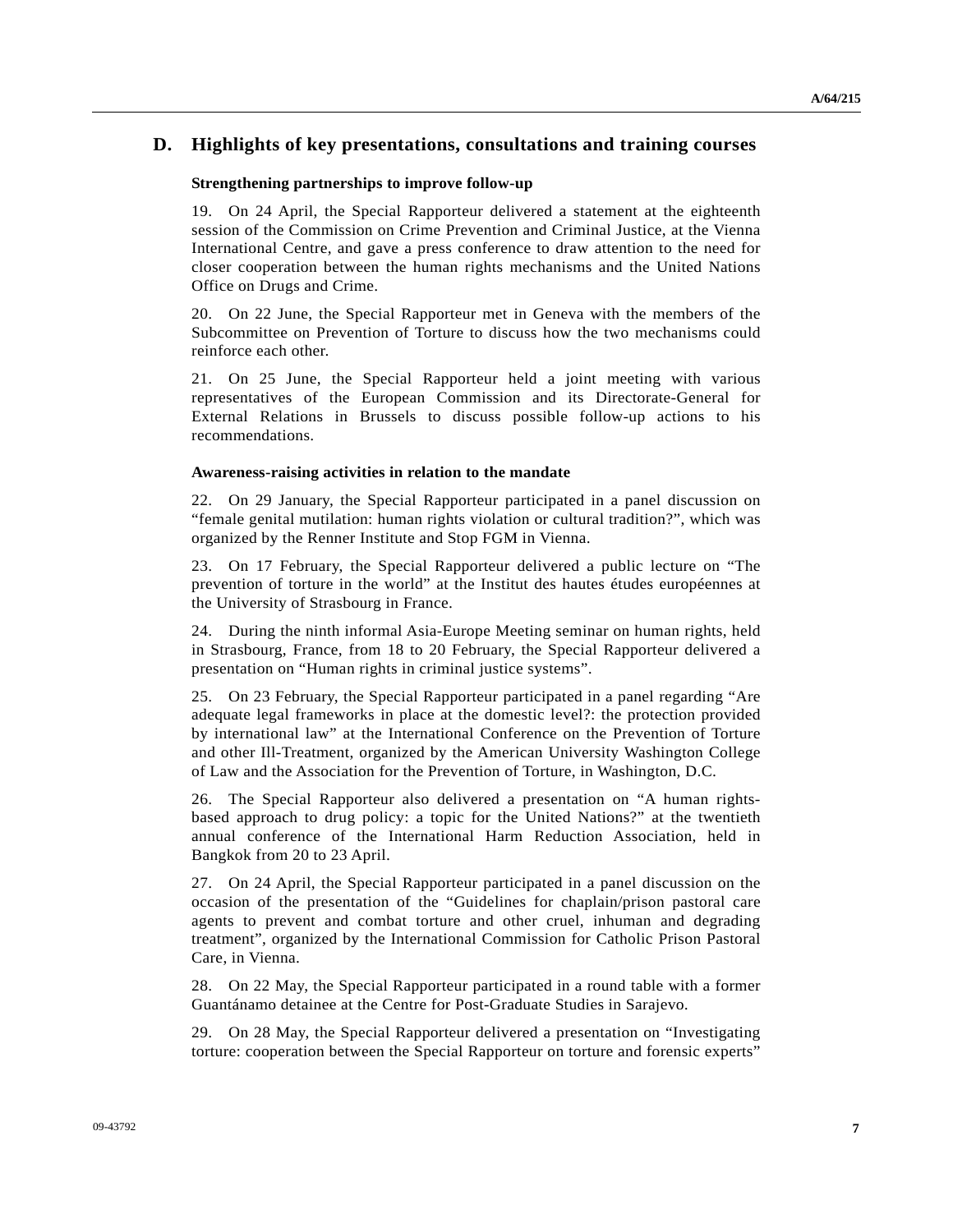at the twenty-first congress of the International Academy of Legal Medicine in Lisbon.

30. On 10 June, the Special Rapporteur participated in a panel discussion on "Human rights violations after 9/11: a debate about accountability", organized by the Academy on Human Rights and Humanitarian Law of the American University Washington College of Law, in Washington, D.C.

31. On 25 June, the Special Rapporteur delivered the keynote speech at the conference on "The role of the legal profession in combating torture and other cruel, inhuman or degrading treatment", organized by Avocats sans frontières in Brussels.

#### **Meetings in relation to particular countries**

32. On 24 February 2009, the Special Rapporteur held several meetings with representatives from the United States State Department and Congress, inter alia, to discuss the latest developments relating to the closure of the Guantánamo Bay detention facilities.

33. While in Geneva between 9 and 13 March 2009, the Special Rapporteur met with the Ambassadors of Uruguay, Cuba, the Republic of Moldova and Jamaica, with the Chargé d'affaires of the Permanent Missions of Kazakhstan and the United States, with members of Government delegations from Indonesia and the Islamic Republic of Iran, with representatives from the Permanent Mission of the Russian Federation, with staff from the Office of the United Nations High Commissioner for Refugees and with a number of civil society partners of the mandate.

34. On 18 May 2009, the Special Rapporteur met with the Permanent Representative of Zimbabwe to the United Nations in Geneva to discuss dates for his country visit.

35. On 9 June, the Special Rapporteur held meetings with members of the United States Congress from both the House of Representatives and the Senate, to follow up on his earlier efforts in relation to the closure of the Guantánamo Bay detention facilities and other issues related to the fight against terrorism.

36. From 29 June to 3 July, the Special Rapporteur participated in the sixteenth annual meeting of special rapporteurs, representatives, independent experts and chairpersons of working groups of the Human Rights Council in Geneva.

37. On 3 July 2009, the Special Rapporteur met with representatives of the Permanent Mission of Cuba to discuss dates for his forthcoming mission.

## **III. Conditions of detention**

<span id="page-7-0"></span>**\_\_\_\_\_\_\_\_\_\_\_\_\_\_\_\_\_\_** 

### **A. Detainees: out of sight, out of mind**

38. Since torture normally takes place behind closed doors, the Special Rapporteur spends much of his country missions in closed institutions, such as prisons, pretrial detention facilities, police and military lock-ups, psychiatric hospitals and special places of detention for children and juveniles, aliens and other groups.<sup>1</sup> In these

<sup>&</sup>lt;sup>1</sup> The collective term for such places for the purposes of the present paper will be "places of detention".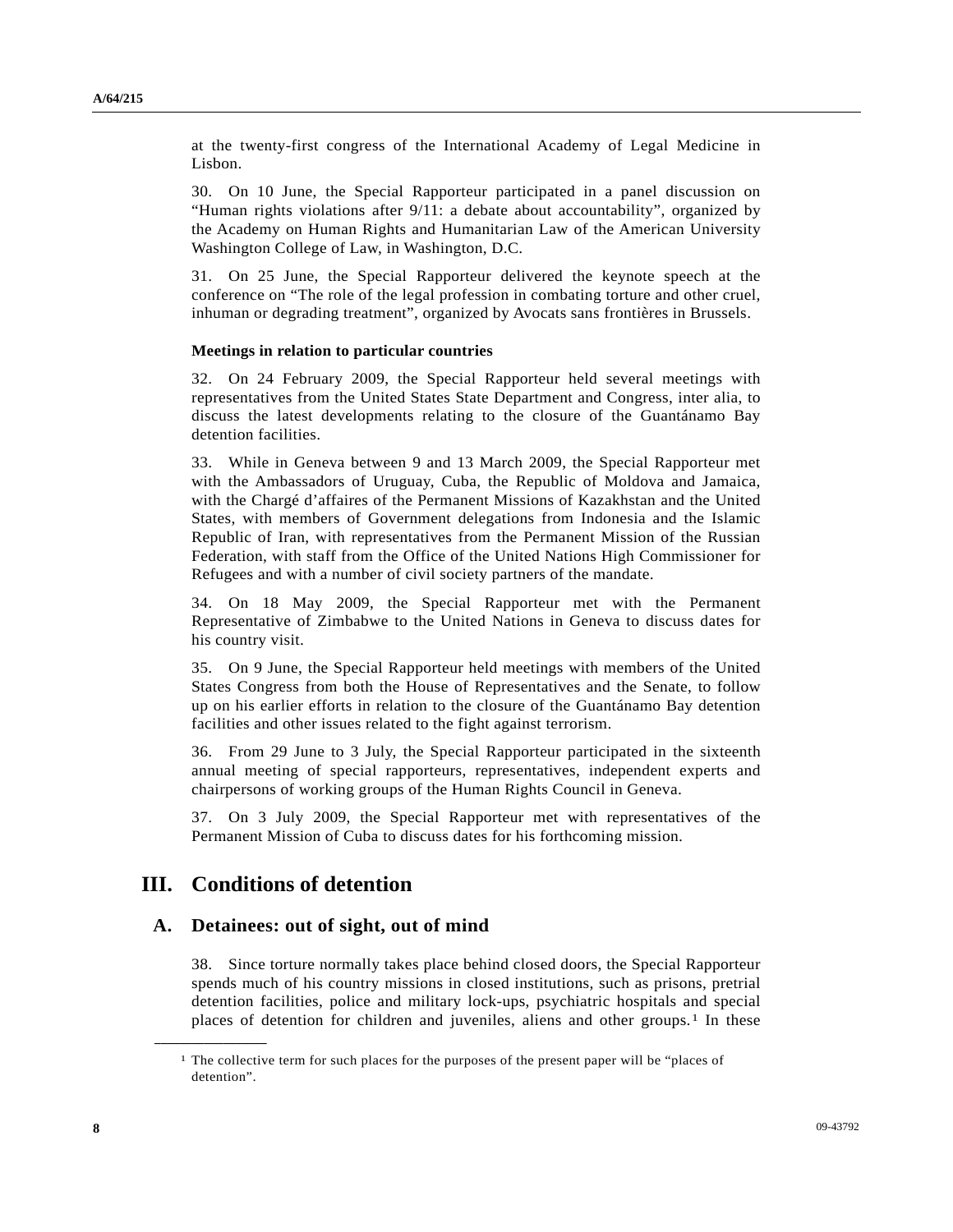facilities, the Special Rapporteur not only looks for evidence of torture but also assesses the general conditions of detention. Many persons whom the Special Rapporteur interviews in detention tell him that they were beaten up during the early days of their police custody because the police resort to such practices as a routine part of their work in order to extract confessions. The suffering caused by these few hours of torture, however, is often outweighed by the suffering individuals have to endure for years, and sometimes for the rest of their lives in inhuman and degrading conditions of detention, practically forgotten by the outside world.

39. In many countries, places of detention are constantly overcrowded and filthy locations, where tuberculosis and other highly contagious diseases are rife and which lack the minimum facilities necessary to allow for a dignified existence. Inter-prisoner hierarchies and violence are common features of many places of detention, and the guards often delegate their authority and responsibility for protecting detainees from discrimination, exploitation and violence to privileged detainees who in turn use this power for their own benefit. In many countries, corruption within the administration of justice, whether by the police, prosecutors, judges or prison officials, is rampant.

40. Many people think that torture is primarily the fate of political and other "high-ranking" prisoners. In reality, most of the victims of arbitrary detention, torture and inhuman conditions of detention are usually ordinary people who belong to the poorest and most disadvantaged sectors of society, including those belonging to the lowest classes, children, persons with disabilities and diseases, gays, lesbians, bisexuals, transgender persons, drug addicts, aliens and members of ethnic and religious minorities or indigenous communities.

41. They are arrested by police officers on the suspicion of having committed theft or similar minor crimes, often without sufficient evidence. Since in many countries confessions are still regarded as the most important proof during criminal trials, politicians, judges and prosecutors — and also the media — put considerable pressure on the police to produce confessions. This pressure is exacerbated by the fact that in many places no sophisticated methods of gathering evidence are available to law enforcement officers. Sadly, whether the victims confess or not depends less on what they have done than on how strong they are, both physically and mentally, in resisting torture. As a consequence, a considerable percentage of the roughly 10 million prisoners and detainees worldwide[2](#page-8-0) may be innocent victims of arbitrary detention. They are often charged by prosecutors solely on the basis of their statements made during police interrogations. If they dare to complain to prosecutors or prison authorities about torture practices, their complaints are not taken seriously and are not properly investigated. One of the routine answers the Special Rapporteur hears from police officers, prosecutors, judges and high-level State officials to his question as to whether they have received any complaints about torture from detainees is that such complaints may well have been submitted, but they are not further investigated as they have been fabricated for the purpose of evading justice. That means that as soon one is behind bars, one is no longer trustworthy.

<span id="page-8-0"></span><sup>2</sup> The "World prison population list", published by the International Centre for Prison Studies at King's College in London (8th ed., 2009), provides the number of 9.8 million detainees, which may be a conservative estimate. In this report, the term "detainees" is primarily used for all persons deprived of personal liberty, whereas the term "prisoners" is used for persons serving a prison sentence after having been convicted of a crime.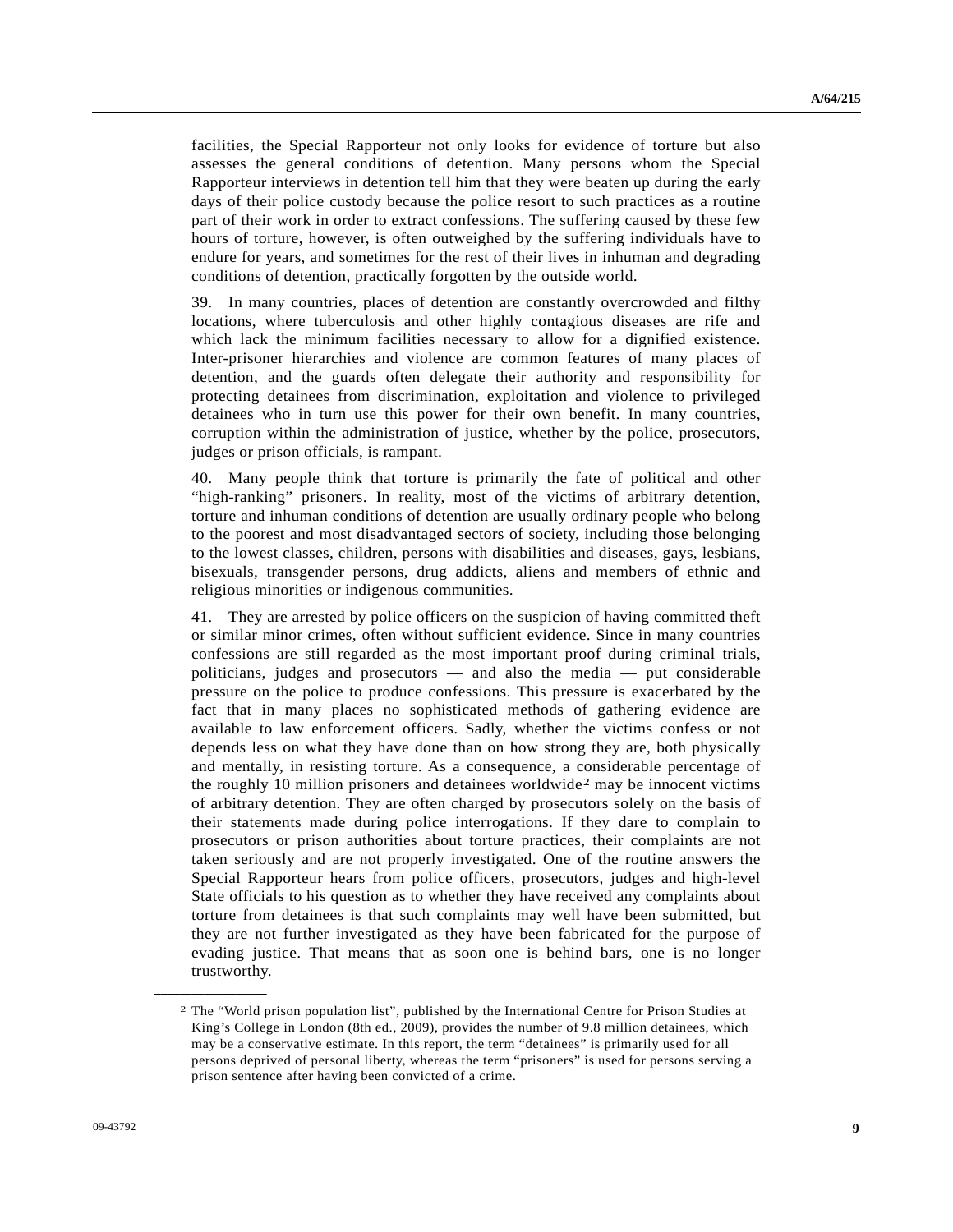42. Moreover, in many countries pretrial detainees are held together with convicted prisoners, and prison guards, prosecutors and judges treat them as criminals, in flagrant violation of the right of accused persons to be presumed innocent until convicted by a competent, impartial and independent court. The Special Rapporteur has interviewed many detainees who did not know whether they had already been sentenced or not. The prison guards did not know either. It simply does not matter, as the decision of the prosecutor to charge persons for a crime and send them to pretrial detention is already widely regarded as a "sentence". After pretrial detainees have spent several years in pretrial detention without access to a lawyer or a court, judges may finally sentence them to imprisonment simply to justify the time they have already spent in police custody and pretrial detention.<sup>[3](#page-9-0)</sup>

43. The Special Rapporteur notes that one of his more surprising observations from his fact-finding missions to many countries in different regions of the world is that police and prison authorities simply do not regard it as their responsibility to provide detainees with the most basic services necessary for survival, let alone for a dignified existence or what human rights instruments call an "adequate standard of living", i.e., food, water, clothing, a toilet and a proper place to sleep. A few examples from fact finding missions by the Special Rapporteur illustrate this point. In Equatorial Guinea, detainees spend several weeks or even months in overcrowded, often dark and filthy police cells with virtually nothing but a concrete floor where they are kept for 24 hours a day. It is the task of their families to bring them water in plastic bottles and food in plastic bags. Since there are no toilets, they must use the same bottles to urinate and the plastic bags to defecate. In most police stations, including the police headquarters in Malabo, plenty of filled and stinking plastic bottles and bags had been thrown through the bars to the corridors and open yards. Some cells were so overcrowded that there was no space for everyone to sleep at the same time. Sleeping in shifts owing to a lack of space is common in many of the police stations and pretrial detention facilities the Special Rapporteur visited, including in Georgia, Nepal, Sri Lanka, Togo and the Transnistrian region of the Republic of Moldova. In Indonesia and Paraguay, detainees are not only deprived of basic services, such as food and medicine; in some cases, they even have to pay a daily fee for the very fact that they are "accommodated" in a cell. If detainees are poor or have no families in the vicinity to provide them with food or money, they depend on richer detainees who might demand slavery-like services in exchange.

44. In the police headquarters of Lagos, Nigeria, the Special Rapporteur found more than 100 detainees, including women and children, in the so-called "torture room" of the Criminal Investigation Department, where they were routinely subjected to severe methods of torture in the presence of other detainees, including gunshots into their legs from a short distance, and then left with serious injuries without any medical treatment. According to the judgement of the forensic doctor who accompanied the Special Rapporteur, some of the victims were going to die unless their legs were immediately amputated. In Mongolia, long-term prisoners are kept in strict solitary confinement for up to 30 years, and most of those interviewed by the Special Rapporteur in these maximum security cells were in a state of mind that no longer allowed for any meaningful interaction. Prisoners sentenced to death

<span id="page-9-0"></span><sup>3</sup> See, for example, A/HRC/7/3/Add.4, paras. 51 and 52; see also reports of the Working Group on Arbitrary Detention, for example, E/CN.4/2004/3, para. 75, and A/HRC/4/40, paras. 68 and 69.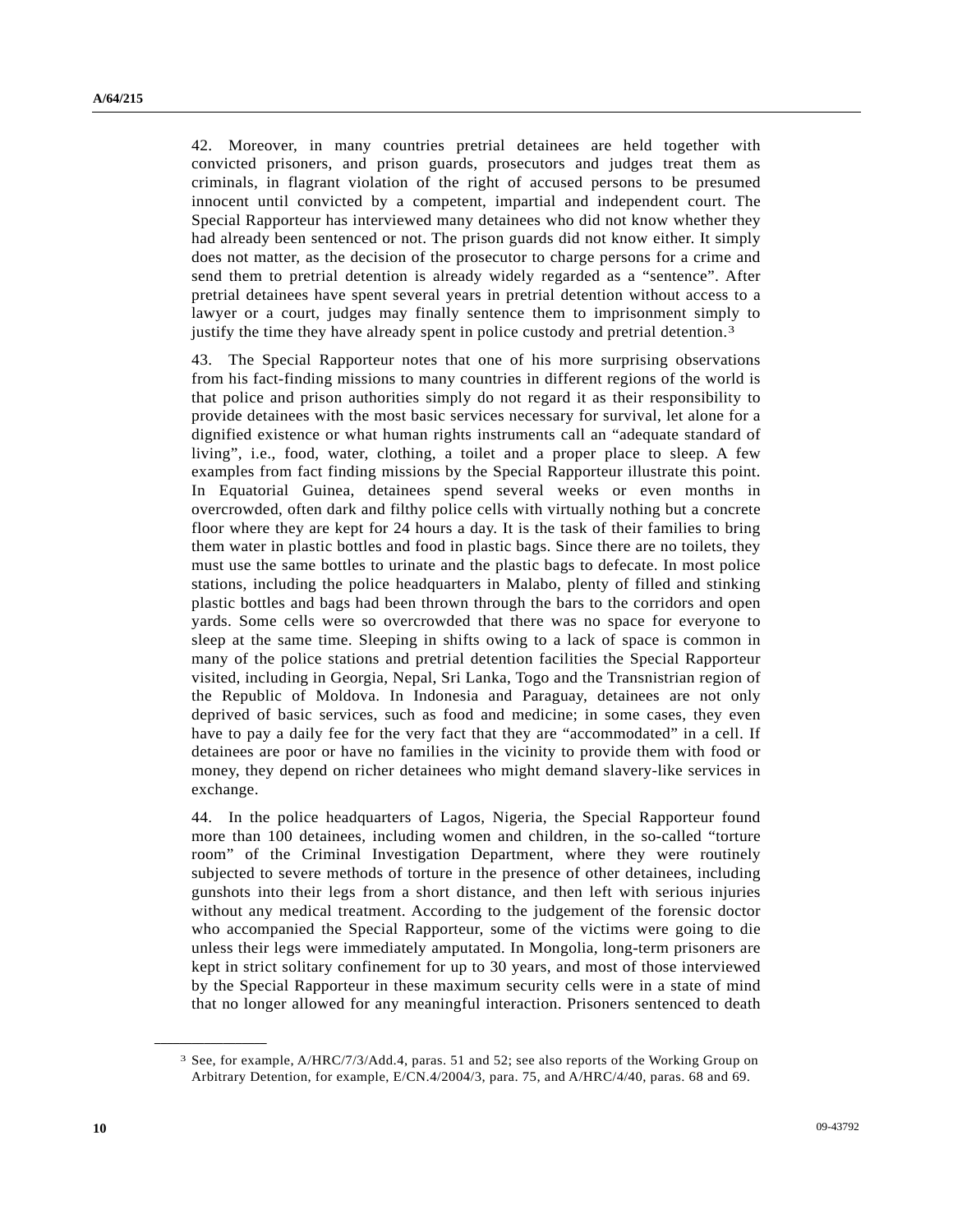are kept for several months in a dark cell, shackled and handcuffed, and may only be visited by one family member before they are executed. In Abkhazia, Georgia, the Special Rapporteur found a woman in an overcrowded cell who had already spent several years on death row without being able to leave her bed because she was paralysed. In Togo, the Special Rapporteur discovered three detainees with serious mental disabilities who were simply left unattended in a dark cell. In Chinese "re-education through labour" camps, Falun Gong practitioners and other "asocial individuals" are kept for years without any judicial proceedings and are subjected to various psychological and physical "re-education" measures that can only be regarded as brainwashing. In the Al-Jafr prison in Jordan, which was closed after the Special Rapporteur visited; in Bogambara prison in Kandy, Sri Lanka; in the juvenile prison of Kutoarjo in Indonesia; and in the children's temporary isolation and adaptation centres of Karaganda in Kazakhstan, as in many other places of detention around the world, corporal punishment constitutes a routine sanction for any violation of the institution's rules and is often applied as a reprisal against detainees who complain about inhuman conditions. In the infamous Libertad prison in Uruguay, hundreds of convicts and pretrial detainees spent several months or even years in tiny metal boxes called "las latas" (tin cans) in conditions so appalling that it is difficult to describe them. The sewerage system was not functioning; detainees used the water in the toilets for drinking and plastic bags which they later threw outside their cells for defecation; during the summer the heat in these metal boxes might reach 60° C; there was little ventilation, and detainees had to sit in shifts in front of tiny openings to breathe; they had to cut themselves in order to get attention and medical assistance; the noise and smell were unbearable and must be regarded as inhuman, even for the prison guards working there.

45. The Special Rapporteur could cite many more examples of inhuman and degrading conditions of detention to which many detainees in a large number of countries around the world are subjected. When he asks them about their worst experiences, they usually do not refer primarily to practices of torture during police custody but to the fact that they feel powerless, that they do not have enough to eat, that they do not receive medical treatment even for serious diseases, that the possibilities of being visited by their families are heavily restricted and that they are subjected to inter-prisoner violence, discrimination and exploitation, as well as to corporal punishment and other forms of inhuman and degrading treatment by prison guards.

46. The fact that detainees are locked away from society also means that society is prevented from knowing the truth about life behind bars. Many detainees feel that society has forgotten them and that nobody is interested in their fate. In fact, most people have never seen a place of detention from inside and are not really interested to know what is going on in closed institutions. To justify their lack of empathy with detainees, they hold that "since these people are behind bars, they must have done something wrong and deserve to be treated that way". The Special Rapporteur is time and again asked why he seems to be more concerned with the human rights of criminals than with the human rights of victims of crime.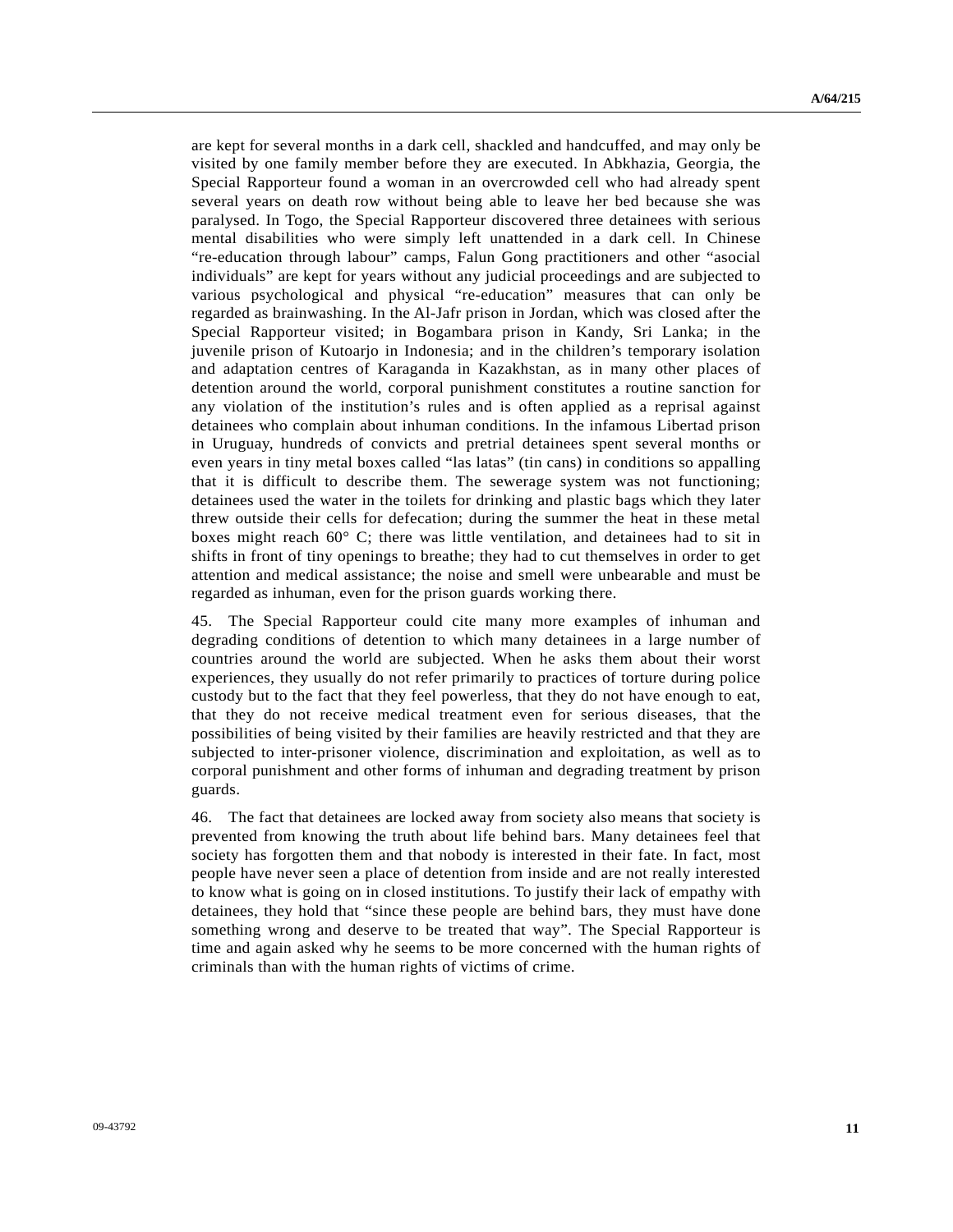### **B. The right of detainees to human dignity**

47. The Preamble to the Charter of the United Nations which was adopted in reaction to the systematic denial of human dignity during the Nazi Holocaust, as well as the Universal Declaration of Human Rights, make an explicit link between human rights and human dignity. The dignity of human beings is the moral and philosophical justification for human rights and is grounded in the uniqueness of human beings, their free will, their capacity for moral choice and their individual autonomy. Any deprivation of personal liberty, even if justified for certain reasons, such as the investigation of crime and the punishment of convicts, carries the risk of directly interfering with human dignity, as it severely restricts individual autonomy and makes detainees powerless. This is the reason why international human rights law establishes strict limits on the power of States to deprive human beings of personal liberty and guarantees the right to human dignity for all detainees. According to article 9 of the International Covenant on Civil and Political Rights, no one shall be subjected to arbitrary arrest and detention. All grounds for the deprivation of liberty must be established by law, and the respective domestic procedures shall be strictly followed. Anyone arrested or detained on a criminal charge shall be brought promptly before a judge and shall be entitled to a trial within a reasonable time or to release. Pretrial detention shall not be the general rule but the exception, and release may be subject to bail or other guarantees to appear for trial. Any detainee has the right to lodge habeas corpus proceedings before an independent court, which shall order his or her release if the detention is not lawful. According to article 14, paragraph 2, of the International Covenant, everyone charged with a criminal offence, including any pretrial detainee, shall have the right to be presumed innocent until proved guilty according to law. Article 10 of the International Covenant stipulates that "all persons deprived of their liberty shall be treated with humanity and with respect for the inherent dignity of the human person". Pretrial detainees shall be separated from convicted prisoners, and juveniles from adults. The "penitentiary system shall comprise treatment of prisoners the essential aim of which shall be their reformation and social rehabilitation". This important special provision on the right of detainees to human dignity supplements the absolute prohibition of torture and other forms of cruel, inhuman or degrading treatment or punishment in article 7 of the International Covenant and the specific obligations of States laid down in the Convention against Torture by requiring States, and above all prison authorities, to take positive measures to ensure minimum guarantees of humane treatment for persons in their custodial care.[4](#page-11-0) This particular obligation to fulfil and protect the various human rights of detainees, above all their rights to food, water, health, privacy, equal access to justice and an effective remedy against torture and other human rights violations, derives from the simple fact that detainees are powerless and can no longer protect

<span id="page-11-0"></span><sup>4</sup> See HRI/GEN/1/Rev.9 (vol. I), sect. II, Human Rights Committee general comment No. 21 (1992), para. 3; see also Manfred Nowak, United Nations Covenant on Civil and Political Rights: CCPR Commentary, 2nd rev. ed. (Kehl/Strasbourg/Arlington, N.P. Engel Verlag, 2005), p. 241 et seq.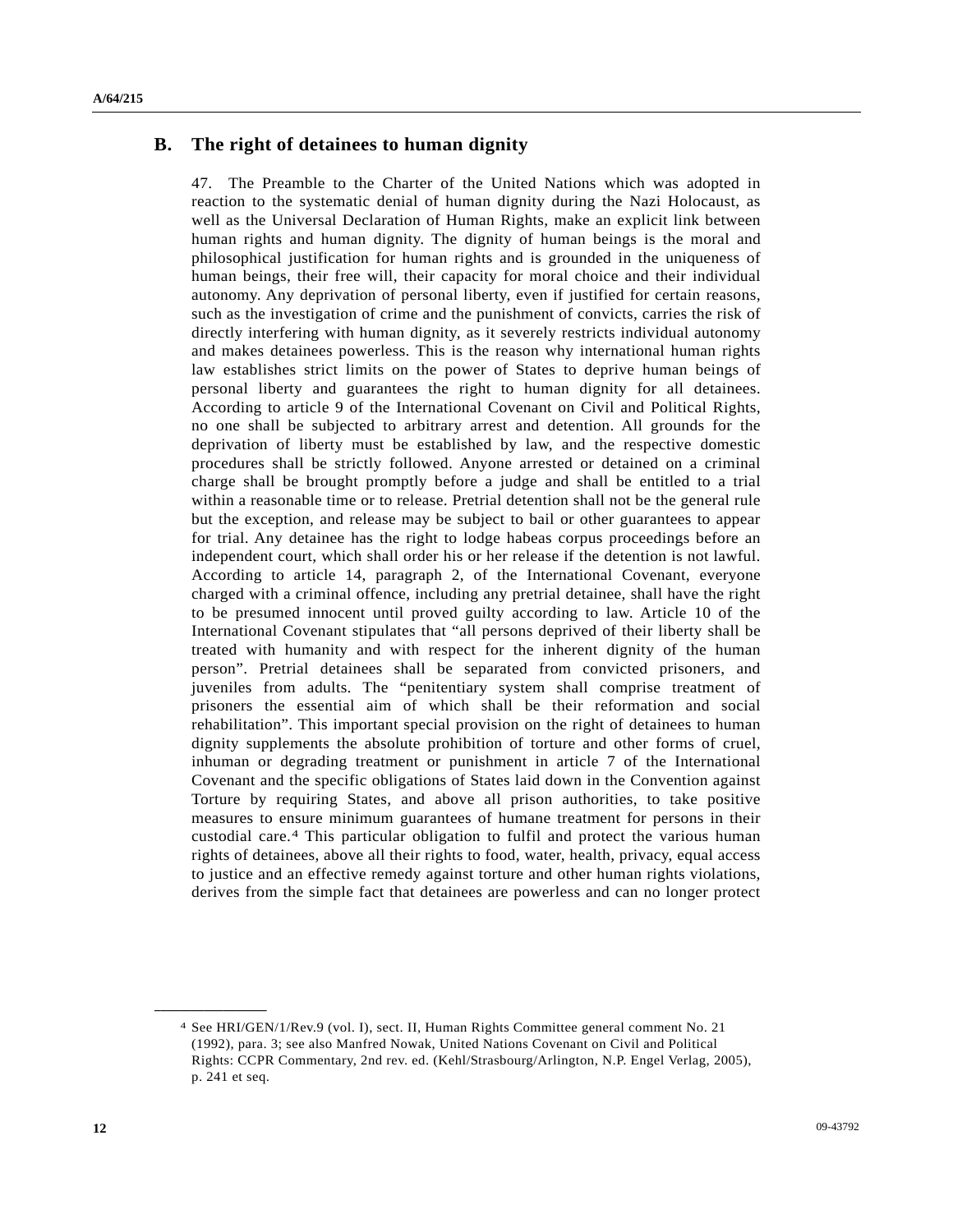these rights through their own initiative.[5](#page-12-0) Since State authorities deprived them of personal liberty, it is an obligation of States (and not of families) to ensure that detainees can effectively enjoy their right to human dignity and all other human rights. In addition to the International Covenant and the Convention against Torture, a number of special conventions, such as the Convention on the Rights of the Child and the Convention on the Rights of Persons with Disabilities, contain specific rules for certain categories of detainees.

48. Therefore, a comparison of the sad reality in many countries with the important international safeguards of the rights to personal integrity and dignity points to an enormous implementation gap. In fact, pretrial detainees are often kept in detention for a period of time far exceeding the limits of international law, and they do not enjoy the presumption of innocence. The penitentiary system in most countries is not aimed at the reformation and social rehabilitation of convicts but rather simply serves the punitive purpose of locking detainees and prisoners away. Most importantly, the conditions of detention in many places of detention do not meet any international minimum standards as laid down in the Standard Minimum Rules for the Treatment of Prisoners and similar soft law instruments.[6](#page-12-1) While international law provides that detainees, in principle, shall enjoy all human rights except the right to personal liberty, reality shows that the great majority of detainees around the world are in fact deprived of most human rights without any reasonable justification. In sum, this arbitrary deprivation and non-fulfilment of most human rights amounts to a systematic denial of human dignity and must, therefore, also be qualified as inhuman and degrading treatment, in violation of articles 7 and 10 of the International Covenant on Civil and Political Rights, and article 16 of the Convention against Torture, respectively.

<span id="page-12-0"></span><sup>5</sup> In this context, the Special Rapporteur would like to refer to the recent report of the independent expert on the issue of human rights obligations related to access to safe drinking water and sanitation (A/HRC/12/24), which argues that the right to sanitation should be considered a separate human right. The context of detention certainly underpins the argumentation of the independent expert.

<span id="page-12-1"></span><sup>6</sup> The Standard Minimum Rules for the Treatment of Prisoners were adopted in 1955 by the First United Nations Congress on the Prevention of Crime and the Treatment of Offenders and approved by the Economic and Social Council in its resolutions 663 C (XXIV) and 2076 (LXII). Although the Standard Minimum Rules use the term "prisoners", rule 4 specifies that the rules of general application in part I are applicable to all detainees, i.e., all persons deprived of liberty. The Standard Minimum Rules are still considered as the most important soft law instrument for the interpretation of the various aspects of the right of detainees contained in article 10 of the International Covenant on Civil and Political Rights: to be treated with humanity and respect for human dignity. They have been supplemented by a number of other universal and regional soft law instruments, including the Body of Principles for the Protection of All Persons under Any Form of Detention or Imprisonment, approved by the Assembly in its resolution 43/173; the Basic Principles for the Treatment of Prisoners, affirmed by the General Assembly in its resolution 45/111; the United Nations Rules for the Protection of Juveniles Deprived of their Liberty, adopted by the Assembly in its resolution 45/113; the revised European Prison Rules, adopted on 11 January 2006 by the Committee of Ministers of the Council of Europe in recommendation Rec(2006)2; the Guidelines and Measures for the Prohibition and Prevention of Torture, Cruel, Inhuman or Degrading Treatment or Punishment in Africa (the Robben Island Guidelines), adopted by a resolution of the African Commission on Human and Peoples' Rights during its thirty-second ordinary session in October 2002 and approved by the Assembly of Heads of State and Government of the African Union held in Maputo in July 2003.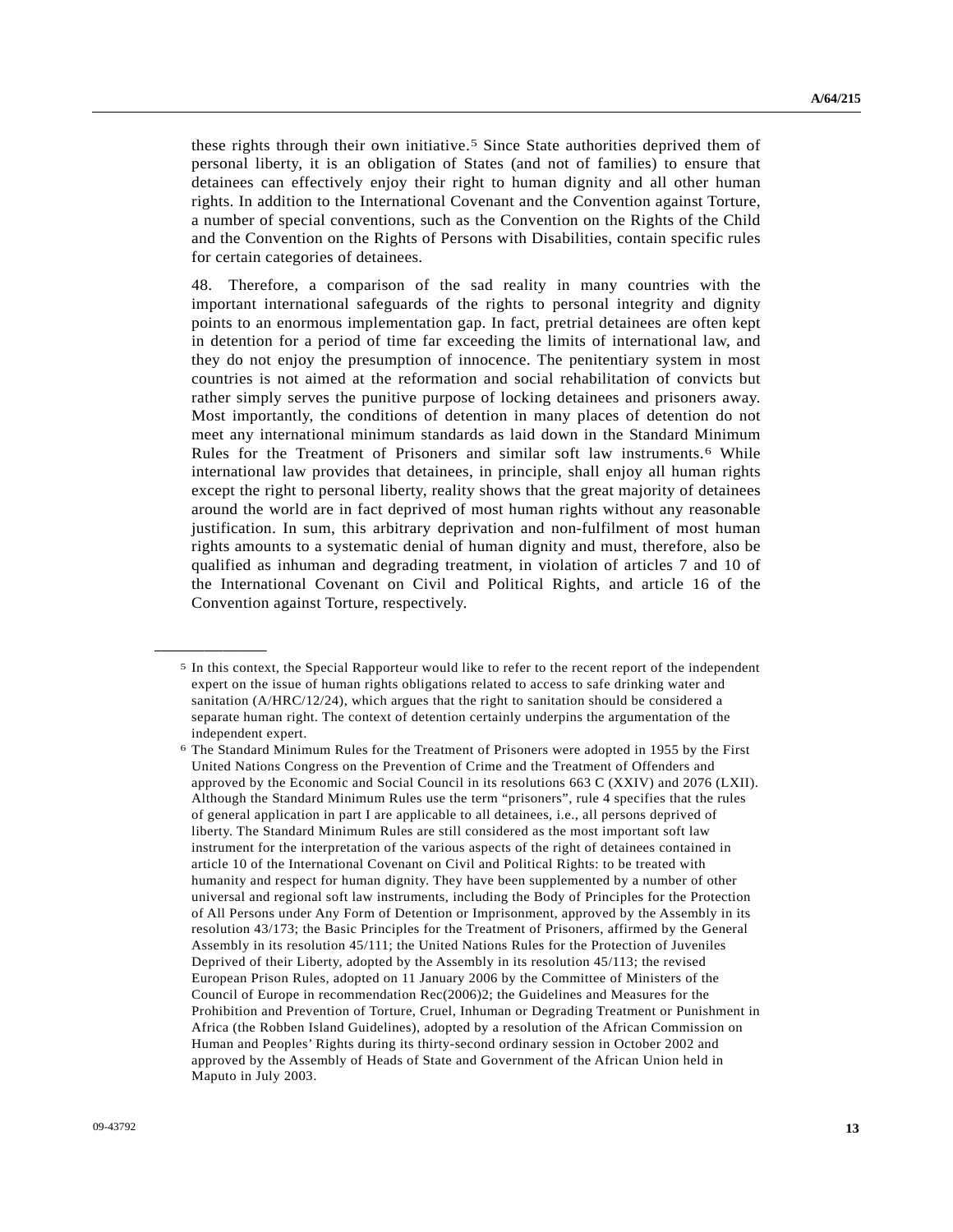### **C. Human dignity: deprivation of liberty but not of liberties**

49. Three categories of human rights of detainees can be distinguished based on their respective availability, accessibility and adaptability in the context of the particular circumstances of detention:

 (a) Certain rights, which detainees have forfeited as a result of their lawful deprivation of liberty (category A);

(b) Relative rights, which may be restricted for justified reasons (category B);

 (c) Absolute rights plus certain other rights, which detainees enjoy in full equality with other human beings (category C).

50. Category A encompasses the right to personal liberty (art. 9, para. 1, of the International Covenant on Civil and Political Rights), although detainees of course enjoy all special rights of detainees laid down in paragraphs 2 to 5 of article 9. In addition, the lawful deprivation of the right to personal liberty also leads to the forfeiture of the right to liberty of movement (art. 12) and all its components, such as the right to choose one's residence and the right to leave one's country.

51. Regarding category B, most human rights are relative rights, i.e., they may be restricted for justified reasons and are subject to the principle of progressive realization. Because of their deprivation of liberty, detainees are usually not in a position to enjoy these rights on an equal footing with other human beings. On the other hand, due to the powerlessness of detainees, prison authorities have a particular responsibility to ensure by means of positive measures that detainees can enjoy these rights as effectively as possible. One of the guiding principles of the Standard Minimum Rules is the minimization of differences between prison life and life in liberty, $7$  a principle reinforced by the Robben Island Guidelines, which stipulate that conditions of detention should be in conformity with international standards and provide for steps to be taken against overcrowding and for the separation and appropriate treatment of different groups of detainees, such as pretrial and convicted detainees, women and juveniles.[8](#page-13-1) Similarly, the revised European Prison Rules stipulate that "life in prison shall approximate as closely as possible the positive aspects of life in the community".[9](#page-13-2) The best practice the Special Rapporteur found during his fact-finding missions in this respect is the "principle of normalization" applied by the prison authorities in Denmark and Greenland.[1](#page-13-3)0 Most prisons are open prisons, where prisoners are free to walk around, to engage in meaningful work and education programmes, to do sports and recreational activities and to feel as least restricted in their freedom and privacy as possible. They usually live in single rooms with all necessary facilities but are not locked in these rooms, even during the night. A corollary of the rehabilitative aim of imprisonment, in accordance with article 10, paragraph 3, of the International Covenant on Civil and Political Rights, is that prisoners should receive treatment

<span id="page-13-0"></span><sup>7</sup> See Rule 60, para. 1, of the Standard Minimum Rules applicable to convicted prisoners: "The regime of the institution should seek to minimize any differences between prison life and life at liberty which tend to lessen the responsibility of the prisoners or the respect due to their dignity as human beings".

<sup>8</sup> Paras. 33 to 37 of the Robben Island Guidelines. 9 Rule 5 of the European Prison Rules.

<span id="page-13-1"></span>

<span id="page-13-3"></span><span id="page-13-2"></span><sup>10</sup> See A/HRC/10/44/Add.2; see also the report of the Special Rapporteur on the Indonesian prison system, which system in principle is based on the same premises (A/HRC/7/3/Add.7, para. 33).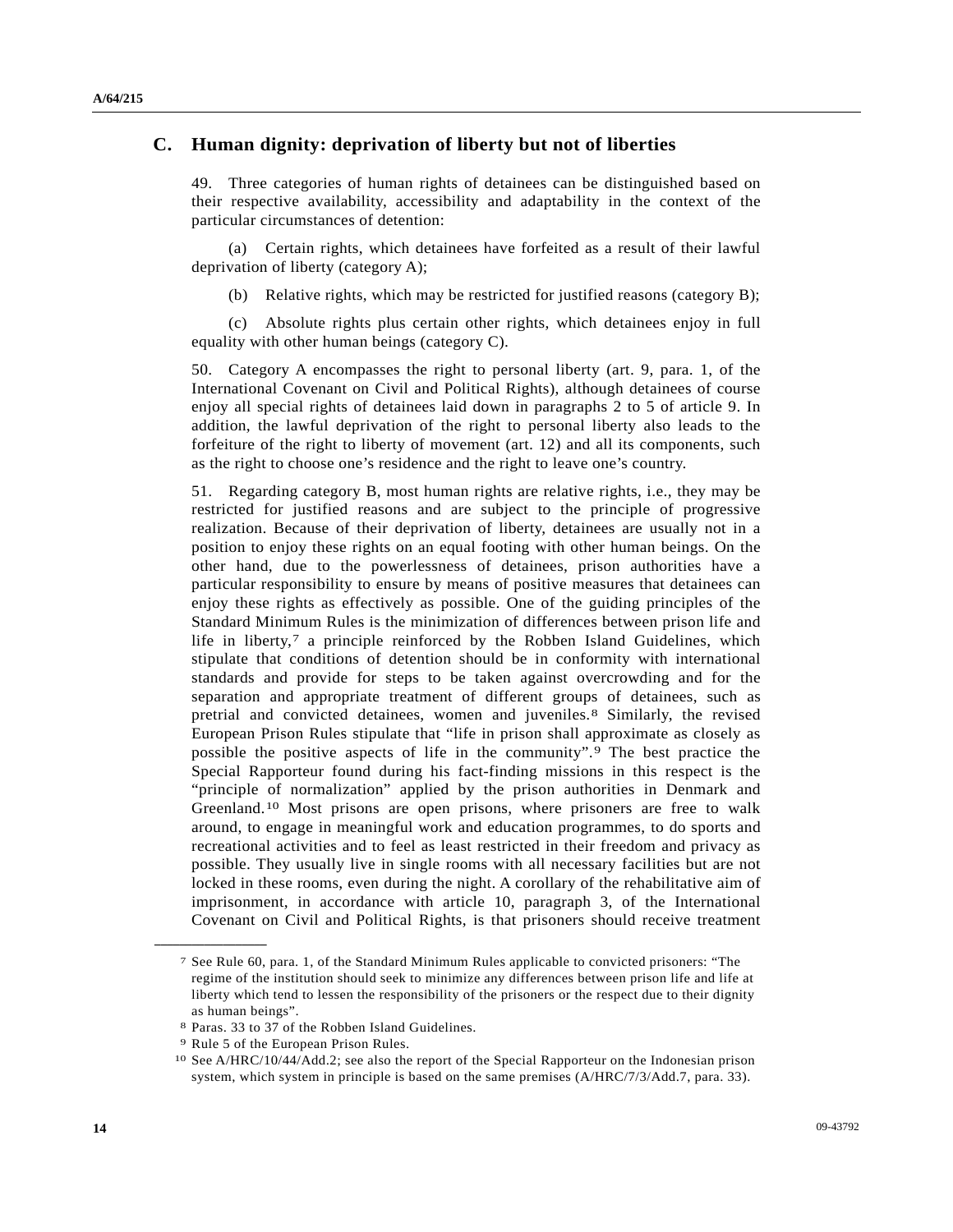that takes into account to the greatest extent possible the individual needs of every prisoner (principle of individualized treatment) and is tailored to their individual sentence and rehabilitation plan.<sup>[11](#page-14-0)</sup>

52. One of the rights most restricted by the rules and practice of prison life is the right to privacy (art. 17 of the International Covenant on Civil and Political Rights). It is obvious that detainees cannot enjoy the same degree of privacy, including the protection of their family life, sexuality, home and correspondence, as persons living in liberty. On the other hand, the protection of a certain minimum space of privacy is necessary for an individual's autonomy, which is at the heart of human dignity. For many detainees, the lack of privacy is much more difficult to tolerate than the restrictions of certain other rights. The principle of proportionality, which needs to be applied in order to assess whether interferences with the right to privacy are arbitrary and therefore prohibited by article 17 and similar provisions in regional human rights treaties, requires prison authorities to consider whether certain restrictions are really necessary to achieve a legitimate purpose, such as maintaining order within a detention facility. If cells are severely overcrowded, not much privacy is left for individual detainees within the cells. Consequently, prison authorities shall compensate for this lack of privacy by allowing more time for exercise in the open air than the one hour per day provided for in rule 21 of the Standard Minimum Rules. As far as possible, detainees should be kept in open facilities where they are allowed to walk around and interact with other detainees during the day. The extensive "re-education" programme that the Special Rapporteur witnessed in Chinese prisons, even in pretrial detention facilities for persons who should enjoy the presumption of innocence, does not leave any room for a detainee's autonomy and privacy. Most detainees do not even enjoy the right to use a toilet without being watched by others, which is at the heart of one's right to privacy. Usually, a bucket or a hole in the corner of an overcrowded cell serves this purpose.

53. One of the most important rights and needs of detainees is sufficient contact with the outside world (rules 37-39 of the Standard Minimum Rules). For convicted prisoners, the maintenance and improvement of social relations with family, friends and others is one of the essential requirements for social reintegration into society. In reality, in many countries, such as the post-Soviet countries of Eastern Europe and Central Asia, the right to receive family visits is severely restricted, and these restrictions even form part of the sentence. The longer the term of imprisonment, the stricter the prison regime becomes. In the Republic of Moldova, persons serving a life sentence are kept in their cells for 23 hours a day; in the Transnistrian region of the Republic of Moldova, they are even held in solitary confinement. In Mongolia, long-term prisoners are totally isolated from other prisoners and the outside world. Other forms of contact, including correspondence by telephone, are equally restricted and often non-existent for those who cannot afford to pay. Most of these restrictions must be considered as arbitrary interference with the right to privacy.

54. While it is understandable that detainees are not allowed to organize political marches and similar assemblies for reasons of prison security, they do enjoy freedom of religion, expression, information, association and similar freedoms. They shall be kept informed, by whatever means of communication, of outside news (rule 39 of the Standard Minimum Rules) and shall be able to freely discuss any matter, including political issues, subject only to the restrictions necessary for

<span id="page-14-0"></span><sup>11</sup> Rule 63, para. 1, of the Standard Minimum Rules; rule 103 of the European Prison Rules.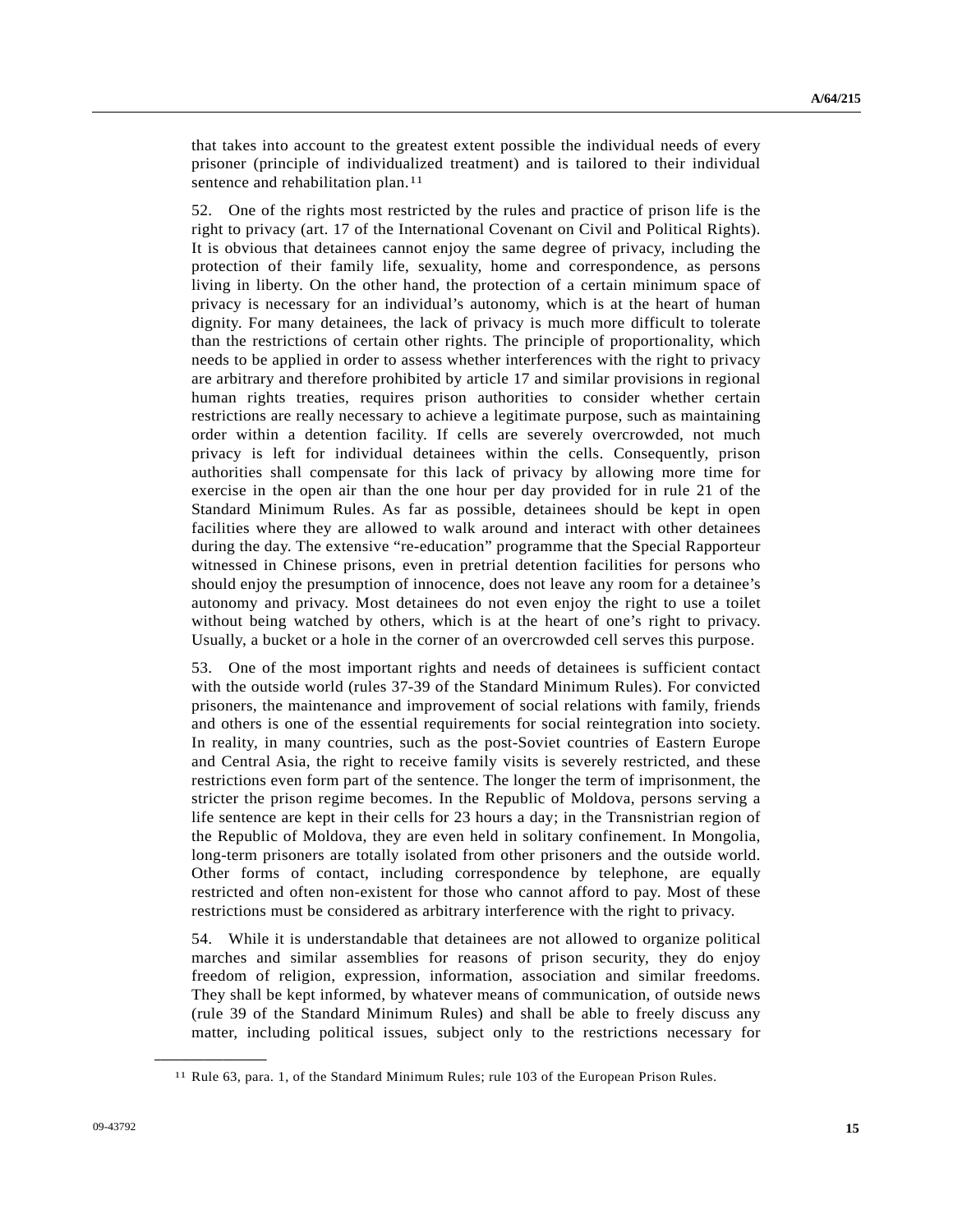upholding the aims listed in articles 19 to 22 of the International Covenant on Civil and Political Rights. In principle, detainees shall also be enabled to exercise their right to vote and other forms of participation in the conduct of public affairs, in accordance with article 25 of the International Covenant.

55. For the exercise of economic, social and cultural rights, detainees are fully dependent on the prison authorities. Most important is the right of detainees to an adequate standard of living, including adequate food, clothing and housing, as provided in article 11 of the International Covenant on Economic, Social and Cultural Rights. Rules 9 to 20 of the Standard Minimum Rules on accommodation, personal hygiene, clothing, bedding and food provide the necessary guidance to State authorities responsible for maintaining detention facilities and make clear that it is the responsibility of the administration to provide detainees with "food of nutritional value adequate for health and strength" (rule 20), with single cells or dormitories with adequate floor space, lighting, heating, ventilation and separate beds (rules 9-11 and 19), with sanitary installations "adequate to enable every prisoner to comply with the needs of nature" (rule 12), with "adequate bathing and shower installations" (rule 13) and "with water and with such toilet articles as are necessary for health and cleanliness" (rule 15). For most detainees in police custody, which may last for several weeks or even months, these minimum standards for a dignified existence are totally out of reach; rather, such detainees are happy if they can share a mattress on the concrete floor with other detainees and are provided some water to drink. However, even convicted prisoners in many countries can only dream of such conditions and depend on their families to provide them with adequate food, water, toilet articles and similar items.

56. Equally important is the right of detainees "to the enjoyment of the highest attainable standard of physical and mental health", as outlined in article 12 of the International Covenant on Economic, Social and Cultural Rights. Rules 22 to 26 of the Standard Minimum Rules provide guidance on the need for medical services in detention facilities, including prison hospitals, psychiatric services, dental care, and women's prenatal and post-natal care and treatment. The medical officer "should daily see all sick prisoners" (rule 25) and shall regularly inspect the quality of food, hygiene, sanitation, ventilation and the observance of the rules concerning physical education and sports and advise the director accordingly (rule 26). Again, reality looks totally different, and it is not only persons in police custody and poor prisoners who are denied access to adequate health care while in detention. Because of bad hygienic, medical and other conditions, many individuals become infected with tuberculosis, HIV/AIDS and other contagious diseases while in detention.

57. For convicted prisoners, the enjoyment of the right to education, including vocational training, in full accordance with article 13 of the International Covenant on Economic, Social and Cultural Rights and rule 77 of the Standard Minimum Rules is an important precondition for successful reformation, social rehabilitation and reintegration into society after release.[12](#page-15-0) Recreational and cultural activities shall be provided in all institutions (rule 78), and special attention shall be paid to the maintenance and improvement of social relations and aftercare (rules 79 to 81). In reality, many prison regimes around the world are based on purely punitive theories and do not regard the proper preparation of prisoners for a life after release as their responsibility.

<span id="page-15-0"></span><sup>12</sup> See also A/HRC/11/8, paras. 18 and 90-98.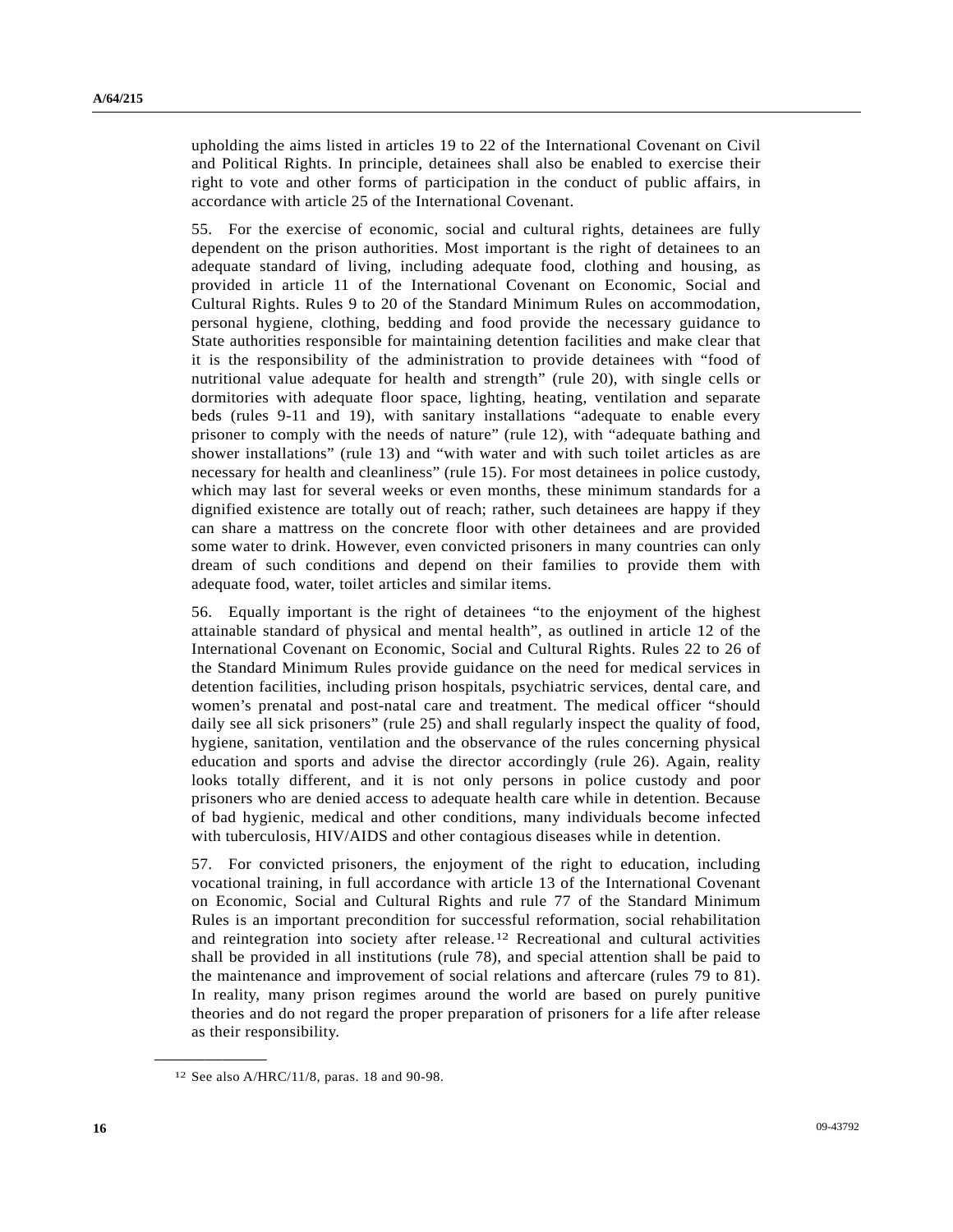58. Category C contains some of the most important human rights, absolute rights that fully apply to every human being without any restriction. They include, first of all, the right not to be subjected to torture, cruel, inhuman or degrading treatment or punishment (article 7 of the International Covenant on Civil and Political Rights), the right not to be subjected to slavery, the slave trade and servitude (art. 8, paras. 1 and 2), the prohibition of imprisonment merely on the ground of inability to fulfil a contractual obligation (art. 11), the prohibition of applying a criminal law or penalty retroactively (art. 15), the right to recognition as a person before the law (art. 16) and the freedom of thought, conscience and religion (art. 18, para. 1). In addition to their absolute nature, these rights are also non-derogable even in times of armed conflict and other emergencies (art. 4, para. 2). Certain other rights, albeit not absolute, shall also be enjoyed by detainees in full equality with other human beings. They include the right to life (art. 6), the right to equal access to justice and a fair trial (art. 14), the right to equality and non-discrimination (art. 2, para. 1, and arts. 3 and 26, as well as art. 2, para. 2, and art. 3 of the International Covenant on Economic, Social and Cultural Rights) and the right to an effective remedy for victims of human rights violations (art. 2, para. 3 of the International Covenant on Civil and Political Rights), including the right of victims of torture and ill-treatment to complain without fear of reprisals, to have their case promptly and impartially examined by competent authorities (art. 13 of the Convention against Torture) and to obtain adequate reparation for the harm suffered (art. 14 of the Convention).

59. Many of these rights, which detainees should enjoy in full equality with other human beings, are routinely violated in a great number of places of detention. In addition to torture, corporal punishment and other forms of ill-treatment, detainees may be subjected to brainwashing and similar forms of "re-education" in violation of their right to freedom of thought, conscience and religion. Sometimes, conditions of detention are so bad that detainees starve to death, commit suicide or die of preventable diseases as a result of the denial or lack of medical treatment. Detainees may also be killed in the course of prison riots or as a result of inter-prisoner violence. States have a particular responsibility to protect and fulfil the right to life of detainees through positive measures and should carry out a thorough and independent forensic examination of every individual case of death of a detainee. In practice, such independent investigations are the exception rather than the rule, and prison officials usually provide "death by natural causes" as the official reason for almost all cases of death in custody, even if it is fairly obvious that the person concerned was beaten to death by prison guards or fellow detainees.

60. Key in this regard is the right to an effective remedy in case of a violation of any human right and the right of equal access to justice by independent and impartial courts. In practice, this right is not available or affordable for most detainees whom the Special Rapporteur has interviewed around the world. Many detainees never see a judge, cannot afford a lawyer, are afraid of reprisals or simply have no trust in the administration of justice, which often is only available to rich people. The Commission on Legal Empowerment of the Poor recently established that four billion people, i.e., almost two thirds of the world population, are effectively denied access to a well-functioning justice system.[13](#page-16-0) The great majority of the 9.8 million detainees worldwide are among those who have no effective access to justice and the rule of law.

<span id="page-16-0"></span><sup>13</sup> Commission on Legal Empowerment of the Poor and United Nations Development Programme, *Making the Law Work for Everyone*, vol. I (New York, 2008).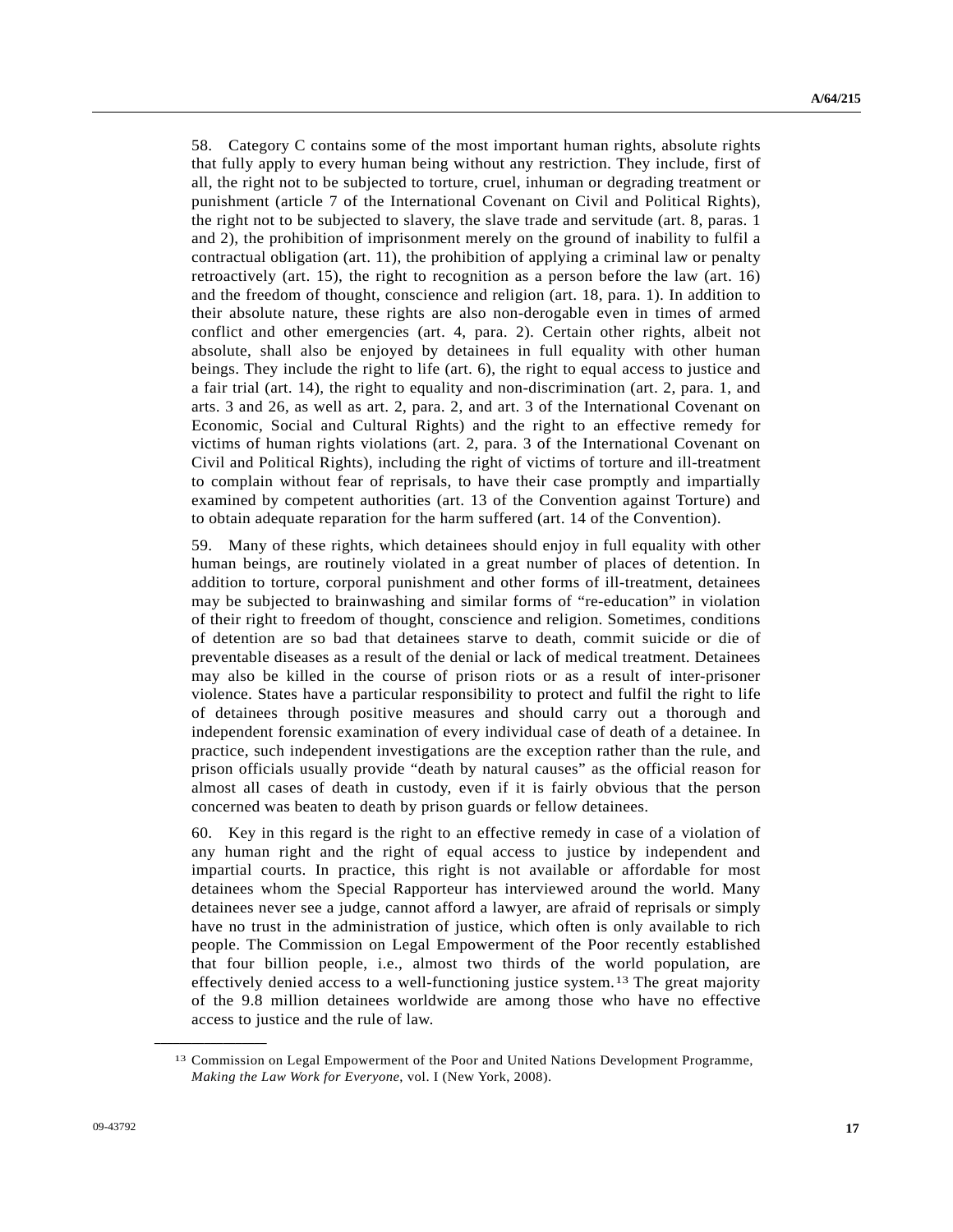## **IV. Children in detention**

61. Where resources for the fulfilment of basic needs are scarce, the establishment of hierarchies among human beings can instantly be observed. At the bottom are often people who are marginalized because of their age, social status, health condition or disabilities, gender, ethnic or religious origin, status as foreigners or sexual orientation or owing to a drug addiction.

62. International human rights law and standards provide for specific measures for particular categories of detainees, responding to the special situations and needs of such groups. Furthermore, particular consideration should be given to non-custodial measures in relation to groups made vulnerable in detention because they are more likely to experience increased suffering. In several of his past reports, the Special Rapporteur has addressed the particular needs of specific groups in relation to torture and ill-treatment, e.g., the needs of women regarding reproductive health care, family contact, hygiene, etc. (see A/HRC/7/3); persons with disabilities, in relation to whom the Convention on the Rights of Persons with Disabilities establishes standards regarding "reasonable accommodation" (see A/63/175); and drug users, who need special attention to treat withdrawal symptoms but also regarding medical treatment in more general terms, including access to opioid substitution therapy, HIV/AIDS prevention, etc. (see A/HRC/10/44).

### **A. The dual vulnerability of child detainees**

63. Twenty years after the adoption of the Convention on the Rights of the Child, and in spite of the many voices defending the rights of children,  $14$  $14$  children remain particularly vulnerable in detention;[1](#page-17-1)5 according to cautious estimates, currently more than one million children are deprived of their liberty and held in police stations, pretrial facilities, prisons, closed children's homes and similar places of detention (see A/61/299, para. 61). The vast majority of these children are accused of or sentenced for a petty offence; contrary to popular belief, only a small fraction is held in relation to a violent crime. Most of them are first-time offenders.[1](#page-17-2)6

64. The human rights of children deprived of their liberty deserve particular attention owing to the dual vulnerability of such children: firstly, owing to their detention and like all other detainees, they depend on the State for care; secondly, owing to their age, their psychological stage of development and their physical fragility, what is at stake is not only the well-being of the child at the moment of deprivation of liberty but also his or her further development. From a developmental and psychological perspective, children are in their "formative years", making their time in detention particularly influential on the rest of their lives.

<span id="page-17-0"></span><sup>14</sup> See, for example, the reports of previous Special Rapporteurs (E/CN.4/1988/17 and E/CN.4/1996/35) but also the landmark study of the independent expert on violence against children (A/61/299).

<span id="page-17-1"></span><sup>15</sup> On the need for a comprehensive juvenile justice policy, see HRI/GEN/1/Rev.9 (vol. II), sect. VI, Committee on the Rights of the Child, general comment No. 10 (2007).

<span id="page-17-2"></span><sup>16</sup> See United Nations Children's Fund, "Children in conflict with the law", child protection information sheet (May 2006).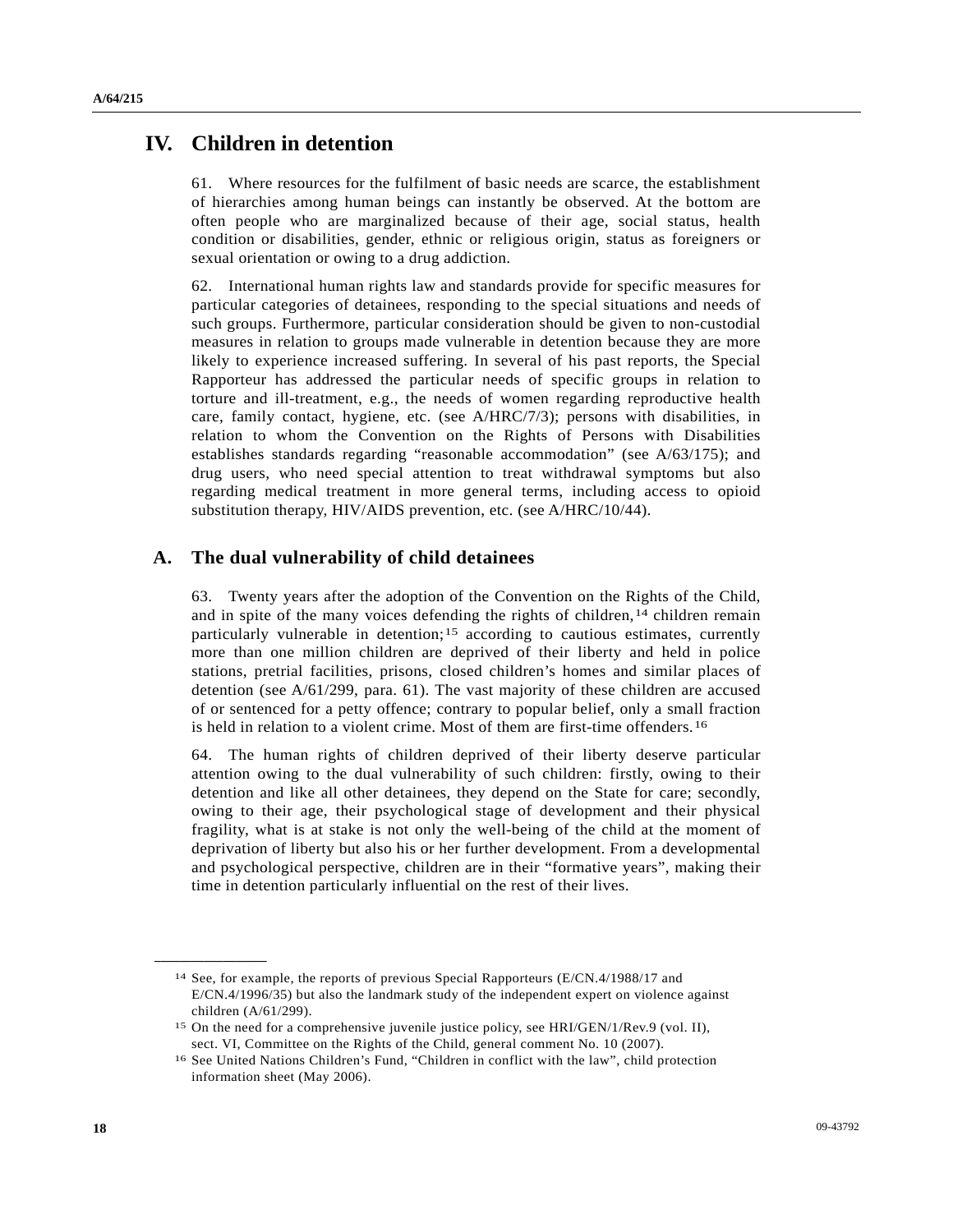### **B. Deprivation of liberty as a last resort**

65. International human rights law and standards require that the deprivation of a child's liberty shall always be a last resort and only for the shortest possible time.[17](#page-18-0) While any deprivation of liberty must fulfil considerable safeguards,<sup>[1](#page-18-1)8</sup> the threshold for detaining a child is even higher. Prior to initiating any judicial process and throughout the following proceedings, serious consideration shall be given to extrajudicial solutions, such as diversion.[19](#page-18-2) Detention pending trial shall be limited to exceptional circumstances and whenever possible be replaced by alternative measures, such as close supervision or placement with a family.[2](#page-18-3)0 The imprisonment of a child is only permissible if its overall aim, the reintegration and rehabilitation of the juvenile, cannot be achieved through any other measures. Non-custodial measures such as probation, counselling or vocational training programmes, shall be encouraged.[21](#page-18-4) At all stages, the child has the right to be treated in a manner consistent with the promotion of the child's sense of dignity and worth.[22](#page-18-5)

66. Reviewing the experience of his fact-finding missions, the Special Rapporteur has unfortunately come to the conclusion that too many children are deprived of their liberty, in violation of the above outlined standards. In many countries, the juvenile justice system, if it exists at all, is rudimentary and does not live up to human rights standards. Extrajudicial interventions or non-custodial measures are more often than not underdeveloped or not considered seriously enough, all of which makes the detention of children a regular procedure instead of a matter of last resort.[2](#page-18-6)3 Furthermore, in many countries the criminal justice system functions as an ill-suited substitute for a lacking or dysfunctional welfare system, resulting in the detention of children who have not committed a crime but who actually require welfare assistance, such as street children.

67. In general the Special Rapporteur is alarmed by the very low age of criminal responsibility in many countries.[2](#page-18-7)4 During his missions, he came across boys and girls as young as 9 or 10 years old who were deprived of their liberty, many of them in prolonged pretrial detention.<sup>[2](#page-18-8)5</sup> In this respect, the Special Rapporteur wishes to reiterate the opinion of the Committee on the Rights of the Child according to which

<span id="page-18-0"></span><sup>17</sup> Article 37, paragraph (b), of the Convention on the Rights of the Child; see also the following soft law standards: the United Nations Standard Minimum Rules for the Administration of Juvenile Justice (the "Beijing Rules": General Assembly resolution 40/33, annex, para. 19.1), and the United Nations Rules for the Protection of Juveniles Deprived of their Liberty (the "Havana Rules": General Assembly resolution 45/113, para. 1).

<span id="page-18-1"></span><sup>&</sup>lt;sup>18</sup> See, for example, article 9 of the International Covenant on Civil and Political Rights. <sup>19</sup> See Beijing Rules, rule 11.1.

<span id="page-18-4"></span><span id="page-18-3"></span><span id="page-18-2"></span>

<sup>&</sup>lt;sup>20</sup> See Beijing Rules, rule 13.2 and Havana Rules, rule 17.<br><sup>21</sup> United Nations Standard Minimum Rules for Non-custodial Measures (the "Tokyo Rules": General Assembly resolution 45/110, annex); see also art. 40, para. 4 of the Convention on the Rights of the Child.

<span id="page-18-6"></span><span id="page-18-5"></span><sup>&</sup>lt;sup>22</sup> See art. 40, para. 1 of the Convention on the Rights of the Child.<br><sup>23</sup> See, for example,  $A/HRC/7/3/Add.5$ , and Committee on the Rights of the Child Concluding Observations: Togo, CRC/C/15/Add.255, para. 74.

<span id="page-18-7"></span><sup>24</sup> For example, eight years in Indonesia: A/HRC/7/3/Add.7, para. 40. See also Committee on the Rights of the Child, general comment No. 10 (2007), paras. 30-35.

<span id="page-18-8"></span><sup>25</sup> See Committee on the Rights of the Child, Concluding Observations: Mongolia, CRC/C/15/Add.264, para. 66; for example in the Republic of Moldova, police detention of juveniles can last up to four months if so decided by the investigative judge: A/HRC/10/44/Add.3, para. 16.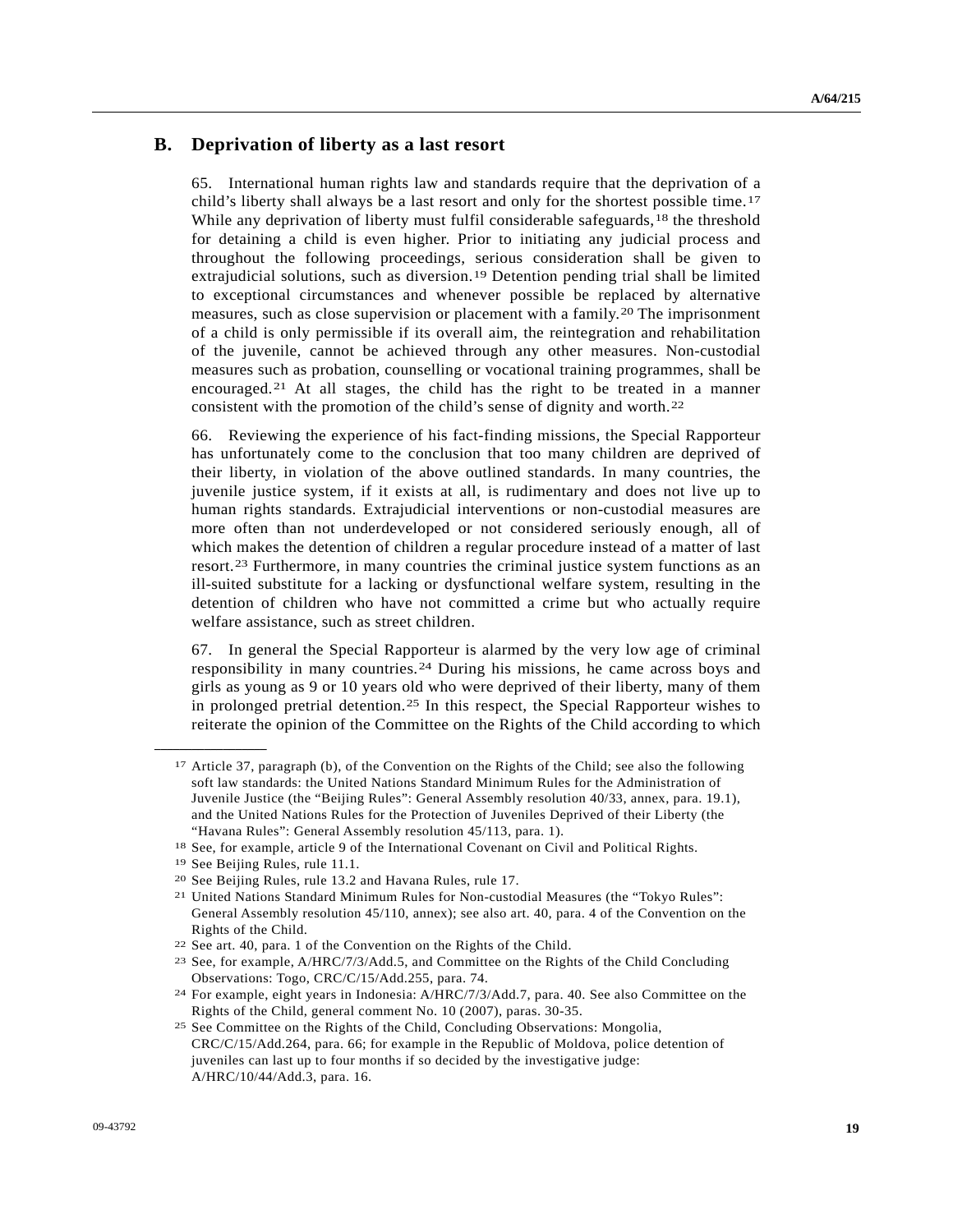the age of 12 years should be the absolute minimum age of criminal responsibility, and that the minimum age should be raised.[26](#page-19-0)

### **C. Conditions of detention**

68. The international human rights framework provides for a number of norms to adequately address the particular needs of children.[2](#page-19-1)7 Following the principle of minimization of the difference between life inside and outside of prisons, juvenile detainees are entitled to the full enjoyment of any civil, economic, political, social or cultural right, save those that are incompatible with the deprivation of liberty.[28](#page-19-2) Furthermore, their loss of liberty shall be restricted to the least possible degree, for example by detention in open facilities and reduced security measures. The number of juveniles detained in closed facilities should be small enough to allow for individualized treatment,<sup>[29](#page-19-3)</sup> and the facility shall provide bedding in small group dormitories or individual bedrooms,[30](#page-19-4) and respect the need of the juvenile for privacy.[3](#page-19-5)1

69. To many children deprived of their liberty, the above norms, with their envisaged protection and conditions, must sound as if they are out of touch with reality. Too many of the children whom the Special Rapporteur met on his visits were held in severely overcrowded cells, under deplorable sanitary and hygienic conditions. This was particularly true during the pretrial detention period, despite the intention that pretrial detention should be exceptional for children. In Uruguay the situation of accused and convicted children who were held in extremely poor conditions was alarming. The system of detention was based on a punitive approach. Children had no opportunities for education, work or any other rehabilitative activity, and the boys were locked up for up to 22 hours a day in their cells. The sanitary conditions were very poor. There were no toilets in the cells, which sometimes forced detainees to wait for hours for a guard to let them go to the toilet. At the Piedras Home, the detainees had to relieve themselves in bottles and plastic bags, which they threw out of the window, resulting in a repulsive smell around the building.

### **D. Specific forms of abuse**

70. Reaffirming the absolute and non-derogable prohibition of torture and Cruel, inhuman or degrading treatment or punishment, article 37, subparagraph (a), of the Convention on the Rights of the Child states that "no child shall be subjected to torture or other cruel, inhuman or degrading treatment or punishment". Generally speaking, the Special Rapporteur has found children deprived of their liberty to be at a very high risk of ill-treatment. In addition to being at risk of being subjected to torture in order to extract a confession or other information, such children are particularly prone to falling victim to corporal punishment or abuse by fellow detainees.

<span id="page-19-2"></span><span id="page-19-1"></span><span id="page-19-0"></span><sup>26</sup> Committee on the Rights of the Child, general comment No. 10, para. 32.

<sup>27</sup> Beijing Rules, rule 13.5 and Havana rules, rules 31-37. 28 Havana Rules, rule 13.

<sup>29</sup> Ibid., rule 30.

<span id="page-19-5"></span><span id="page-19-4"></span><span id="page-19-3"></span><sup>30</sup> Ibid., rule 33.

<sup>31</sup> Ibid., rule 32.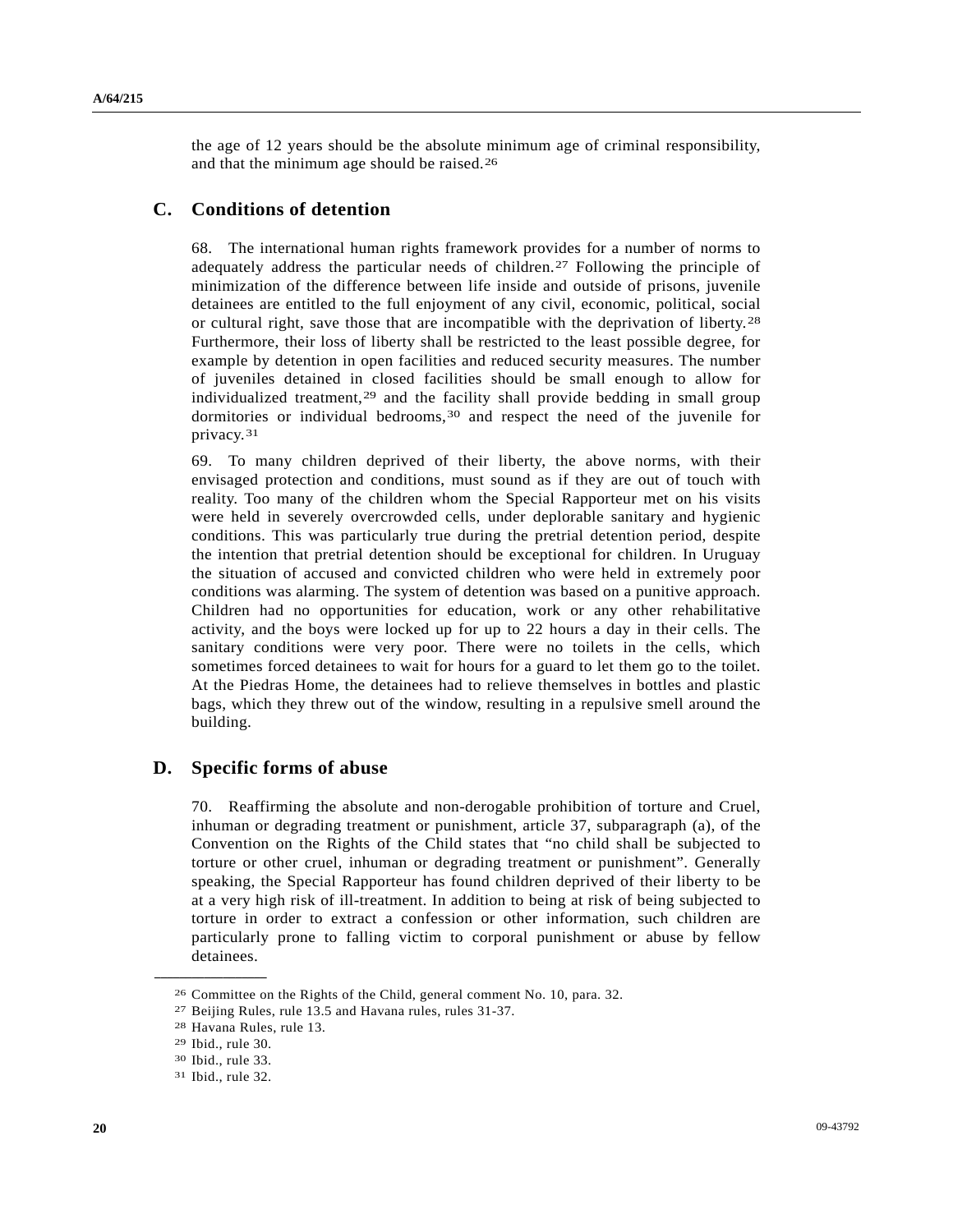#### **Corporal punishment**

71. The jurisprudence of international and regional human rights mechanisms has long held that corporal punishment, whether ordered as punishment for a crime or administered as an educative or disciplinary measure, is contrary to the prohibition of torture and cruel, inhuman or degrading treatment or punishment.[32](#page-20-0) Both the Beijing and the Havana Rules explicitly outlaw corporal punishment on juvenile detainees. Rule 67 of the latter furthermore specifies that placement in a dark cell or in closed or solitary confinement, any other punishment that may compromise the physical or mental health of the juvenile, the reduction of diet, the restriction or denial of contact with family members, labour as a disciplinary sanction and collective punishment shall be prohibited.

72. In some countries, however, national laws explicitly allow the beating or caning of young offenders as a disciplinary measure.<sup>[3](#page-20-1)3</sup> Even in countries where corporal punishment is prohibited by law, it is often administered on persons deprived of their liberty, particularly on children and often for minor misbehaviours. In some of the special juvenile detention institutions visited, corporal punishment appeared to be a routine practice. The prison authorities of those facilities sometimes openly admitted the regular use of corporal punishment for disciplinary purposes in cases of disobedience, e.g., in facilities in Indonesia and Togo.

73. Methods of corporal punishment reported to the Special Rapporteur in countries such as Indonesia, Togo and Uruguay included stress positions, such as being forced to crouch for one or more hours with bent knees and arms sprawled out; handcuffing to beds for a prolonged period of time; slaps on the head or in the face and beatings with bare hands or instruments, such as truncheons; administering a certain number of strokes with a wooden baton on backs or buttocks; and suspension from window bars. As a means of intimidation, those sanctions were often applied in the presence of other children.

#### **Abuse by fellow detainees**

<span id="page-20-1"></span><span id="page-20-0"></span>**\_\_\_\_\_\_\_\_\_\_\_\_\_\_\_\_\_\_** 

74. A significant part of the abuse of child detainees is inflicted by other detainees, mainly by adults but also by other children. The forms of abuse can be verbal and psychological but also physical, including rape. Reasons for inter-prisoner violence can be competition for scarce resources or factual delegation of powers to privileged detainees by the authorities. It is the duty of the State to protect detainees, particularly members of vulnerable groups, such as children, from any aggression by their fellow detainees. Without any protection from the State, child detainees find themselves at the bottom of the internal pecking order, prone to exploitation by others.

75. A safeguard against the abuse of children by adult detainees is their separation during detention, which finds its legal reflection in numerous hard and soft law

<sup>32</sup> See A/60/316, paras. 18-28; see also Committee on the Rights of the Child, general comment No. 8 (2006).

<sup>33</sup> For example, the Nigerian Criminal Code, which in section 295 justifies "a blow or other force" for the correction of children, servants and others: A/HRC/7/3/Add.4, para. 57. The Committee on the Rights of the Child, when considering the report of Saudi Arabia, expressed concern that persons under 18 may be subject while in detention to corporal punishment, such as flogging, under article 28 of the 1977 Detention and Imprisonment Regulations: CRC/C/15/Add.148, paras. 33 and 34.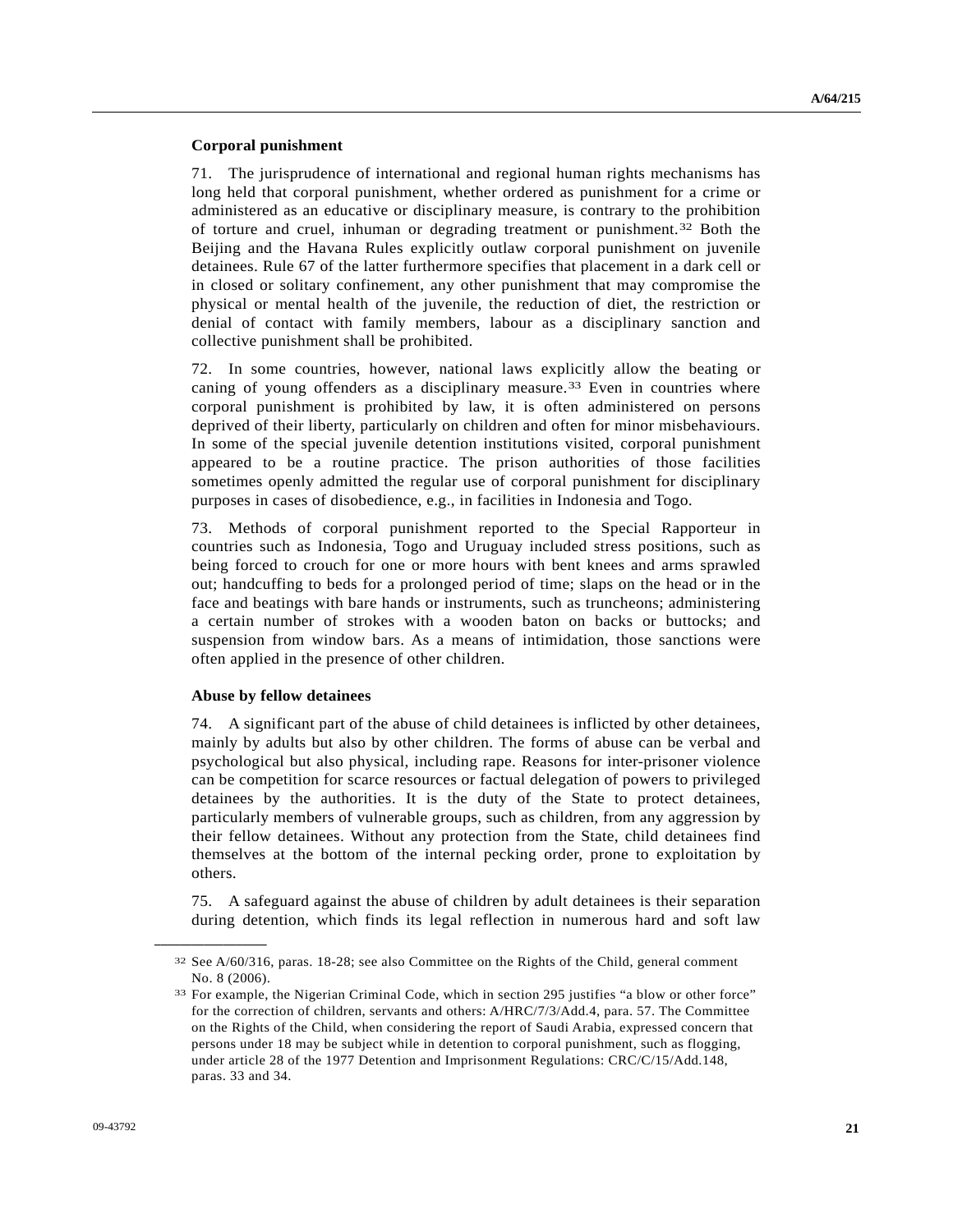provisions, most prominently in the International Covenant on Civil and Political Rights (art. 10, para. 2 (b), and art. 10, para. 3) and the Convention on the Rights of the Child (art. 37, subpara. (c)).<sup>[34](#page-21-0)</sup> Paragraph 13 of general comment No. 21 of the Human Rights Committee emphasizes that the separation of accused children from adults is a "mandatory provision" of the International Covenant. Furthermore, this rule intends to protect child detainees, who are mostly first-time offenders for petty crimes, against the criminal subculture dominant in many places of detention that could undermine any efforts for reintegration and rehabilitation. Ideally, juvenile detention facilities should be separate institutions with their own premises and specialized staff; if that is not the case, the separation must ensure that children are out of sight and earshot of adults, i.e., that they are held in a separate wing of a prison.[35](#page-21-1) Separation should be 24 hours a day. Under no circumstances should adult prisoners guard child detainees.

76. While in most States that the Special Rapporteur has visited there existed a general awareness of the need for separating detainees and for respective norms, the implementation of those principles was at best piecemeal. The lack of separation was particularly disturbing with regard to police custody and pretrial detention, stages in which children found themselves in an environment characterized by tension, fear, abuse and violence. Once in prison, the separation was in some cases enforced only during the night, leaving children exposed to adults throughout the day. In some cases, children were not separated from adults outside of the cell during recreation time, e.g., in Paraguay and the Republic of Moldova. In a few instances, children were left to be guarded by older detainees, who not only lacked the specific training but might abuse their position.

77. One of the most haunting examples was the Criminal Investigation Department in Lagos, Nigeria, where the Special Rapporteur came across an 11-year-old boy who had already been there for two weeks. He was held in an unofficial cell in the worst imaginable conditions, together with approximately 100 other adult detainees, almost all of whom had visible traces of abuse. The cell, which was far too small for the number of persons it held, was covered only by a makeshift roof, which did not provide protection from the sun, making the temperature and humidity unbearable. A hole in one corner of the cell served as a toilet. Food of insufficient quality was provided in insufficient quantities; its distribution was left to the detainees, resulting in an even smaller portion for those who were too vulnerable to fight for it. When the Special Rapporteur interviewed the boy, the boy was too weak to stand.[3](#page-21-2)6

78. Similar to the uneven power relations between adults and children, older children with a comparably advanced physical development can turn against their fellow child detainees. Separating children according to their age, the stage of their physical development or their level of aggression is a safeguard against such violence and can counter bullying and other harmful peer pressure, especially when criminal responsibility starts at a young age.[3](#page-21-3)7

79. An exception to the separation of children from adults is only permissible if "it is considered in the child's best interest", a qualification that should be interpreted narrowly but which provides for the possibility that a juvenile reaching the age of

<span id="page-21-0"></span><sup>34</sup> See also the Havana Rules, rule 29, and the Beijing Rules, rules 13.4 and 26.3. 35 See Beijing Rules, rules 13.4 and 26.3.

<span id="page-21-3"></span><span id="page-21-2"></span><span id="page-21-1"></span><sup>36</sup> A/HRC/7/3/Add.4, appendix I, para. 43.

<sup>37</sup> A/HRC/7/3/Add.7, para. 40; see also Havana Rules, rule 28.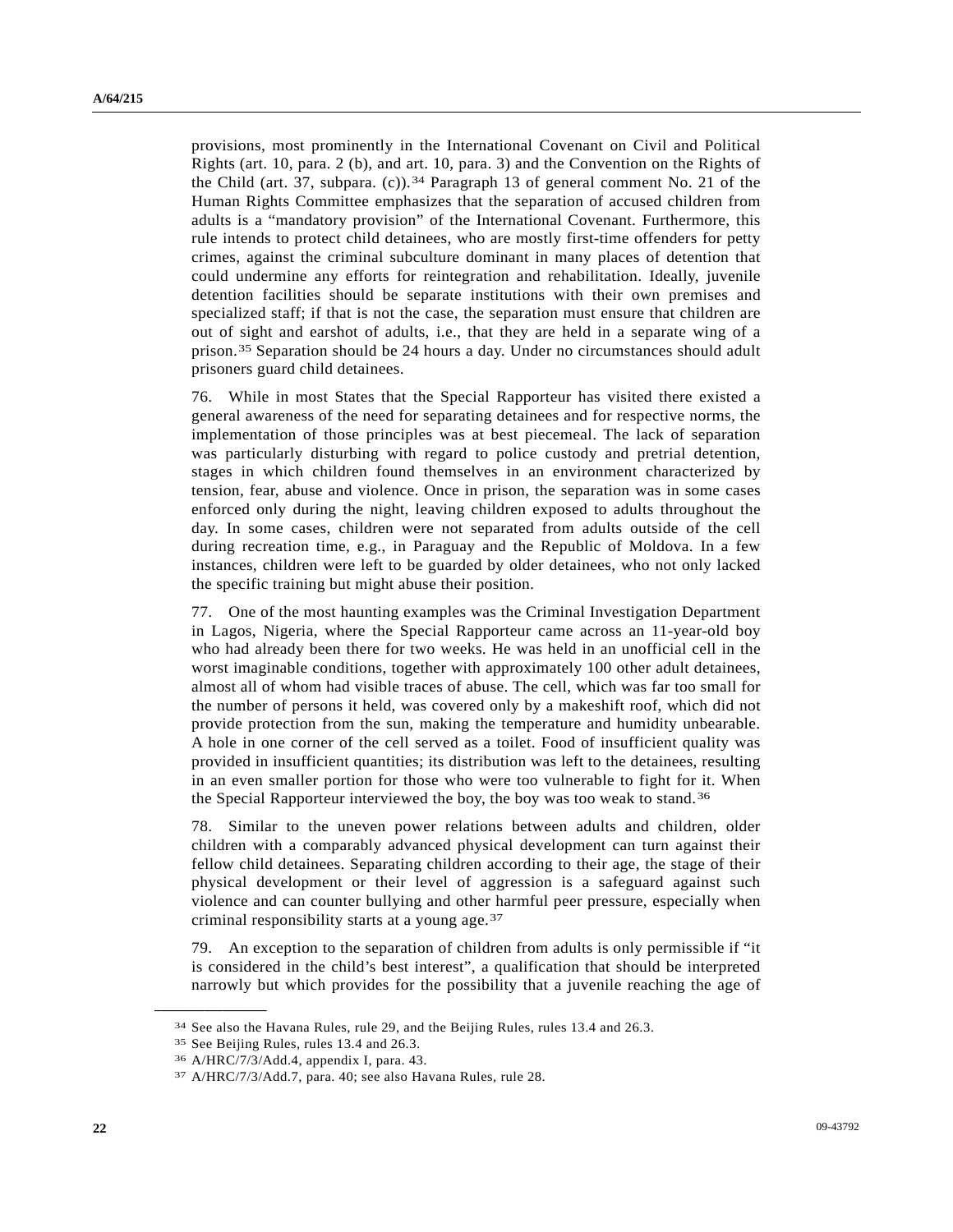18 can stay at a facility for juveniles if it is not contrary to the best interests of the younger children.[38](#page-22-0)

### **V. Conclusions and recommendations**

80. **Throughout his work as the Special Rapporteur on torture, the Special Rapporteur has found that international human rights standards in relation to conditions of detention, although they are clear in terms of the need to ensure respect for the dignity of detainees, are violated in an almost routine manner in many countries. This appears to be caused less by resource constraints than by the punitive approach of most criminal justice systems, though corruption clearly also plays a negative role.** 

81. **In order to live up to their international obligations, States should therefore undertake comprehensive justice reforms and provide more resources to the administration of justice, with a view to legally empowering detainees so that they are able to challenge their situation. Other important elements for improving detention conditions are a truly independent judiciary and the creation of independent national monitoring mechanisms, inter alia, through the ratification of the Optional Protocol to the Convention against Torture, which requires the establishment of such mechanisms. The international donor community should, as a matter of priority, assist poorer States in their efforts to reform their judicial and penitentiary systems.** 

82. **Conditions of detention should adequately address the needs of detainees, always with a view to full respect for their dignity. Liberty should be restricted to the least possible degree and follow the principle of minimization of the impact of deprivation of liberty with a view to full reformation and rehabilitation. The need for applying these principles is even more pressing in relation to children in detention and their educational and recreational rights.** 

83. **On the occasion of the twentieth anniversary of the adoption of the Convention on the Rights of the Child, the Special Rapporteur wishes to recall that the language contained in the Convention is unambiguous when it comes to the detention of children. No child should be detained unless as a last resort. Detention should be only for the shortest appropriate time and should be imposed only if no other alternative measure contributes to the reintegration and rehabilitation of the child.** 

84. **The Special Rapporteur would further like to call upon States to put the best interest of the child at the centre of their juvenile justice systems. Furthermore, he would like to remind States of the United Nations expert study on violence against children and the recommendations contained therein and call for their full implementation.** 

85. **The Special Rapporteur would also like to recall that corporal punishment is inconsistent with the prohibition of torture and other cruel, inhuman or degrading treatment or punishment. States are under an obligation to fully** 

<span id="page-22-0"></span><sup>38</sup> See art. 37, para. (c) of the Convention on the Rights of the Child, Committee on the Rights of the Child, general comment No. 10, paras. 85 and 86; Havana Rules, rule 29; A/HRC/7/3/Add.3, appendix I, para. 48. For a good practice in this regard, see A/HRC/7/3/Add.7, para. 33.